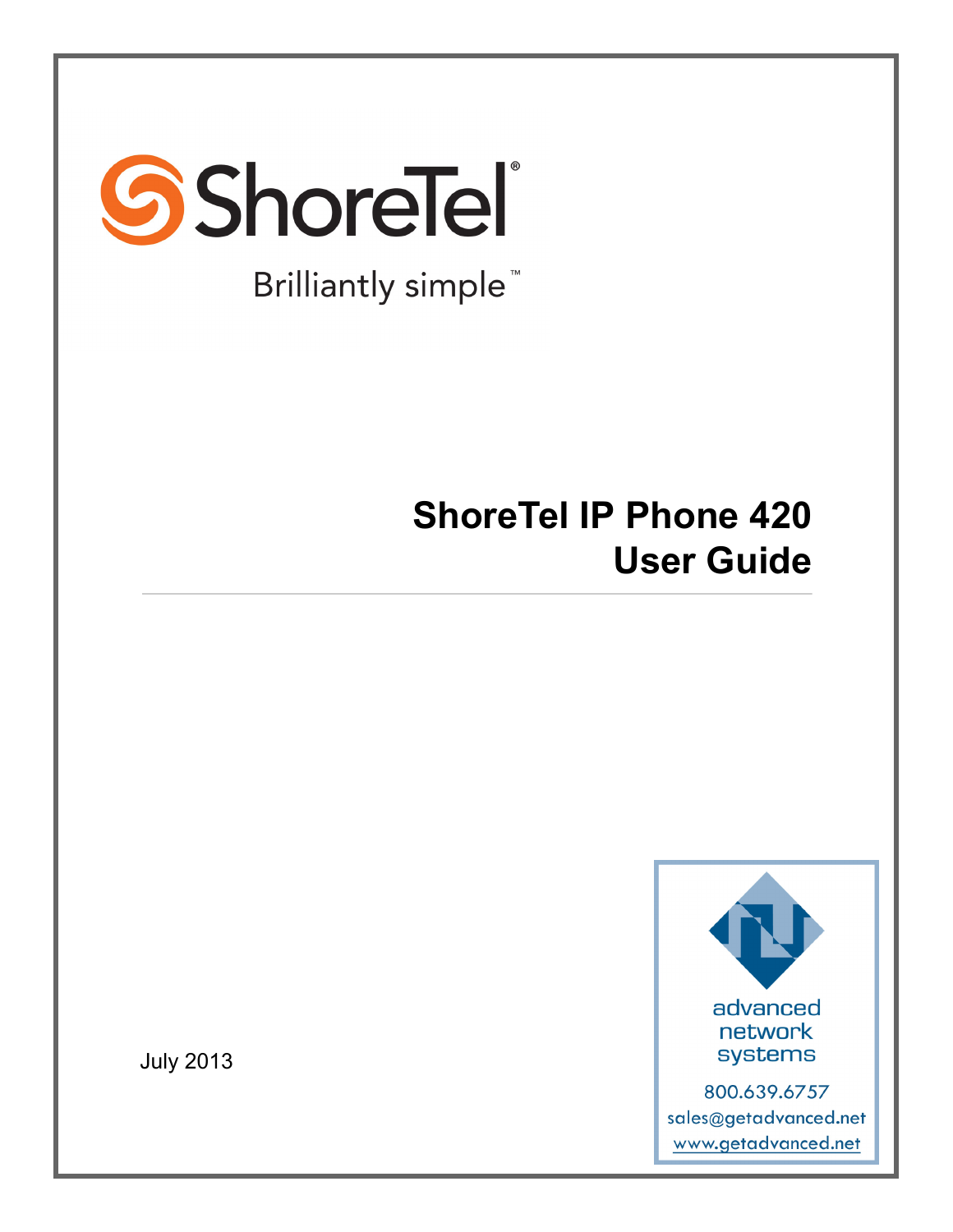**Document and Software Copyrights**<br>Copyright © 1998-2013 by ShoreTel Inc., Sunnyvale, California, USA. All rights reserved.

Printed in the United States of America. Contents of this publication may not be reproduced or transmitted in any form or by any means, electronic or mechanical, for any purpose, without prior written authorization of ShoreTel, Inc. ShoreTel, Inc. reserves the right to make changes without notice to the specifications and materials contained herein and shall not be responsible for any damage (including consequential) caused by reliance on the materials presented, including, but not limited to typographical, arithmetic or listing errors.

#### **Trademarks**

ShoreTel, ShoreTel (and logo), Brilliantly Simple, Brilliantly Simple Communication, ShoreGear, ShorePhone, and ShoreWare are registered trademarks of ShoreTel, Inc. in the United States and/or other countries. The ShoreTel logo is a trademark of ShoreTel, Inc. in the United States and/or other countries. All other copyrights and trademarks herein are the property of their respective owners.

#### **Patents**

The ShoreTel IP Phone 420 is covered by patents as listed at<http://www.shoretel.com/about/patents.html>.

#### **Version Information**

ShoreTel IP Phone 420 User Guide Document Part Number: 800-1760-01 Version: TUI\_IP420\_1\_6/25/13 Date: June 25, 2013

### **Company Information**<br>ShoreTel, Inc.

960 Stewart Drive Sunnyvale, California 94085 USA +1.408.331.3300 +1.408.331.3333 (fax) www.shoretel.com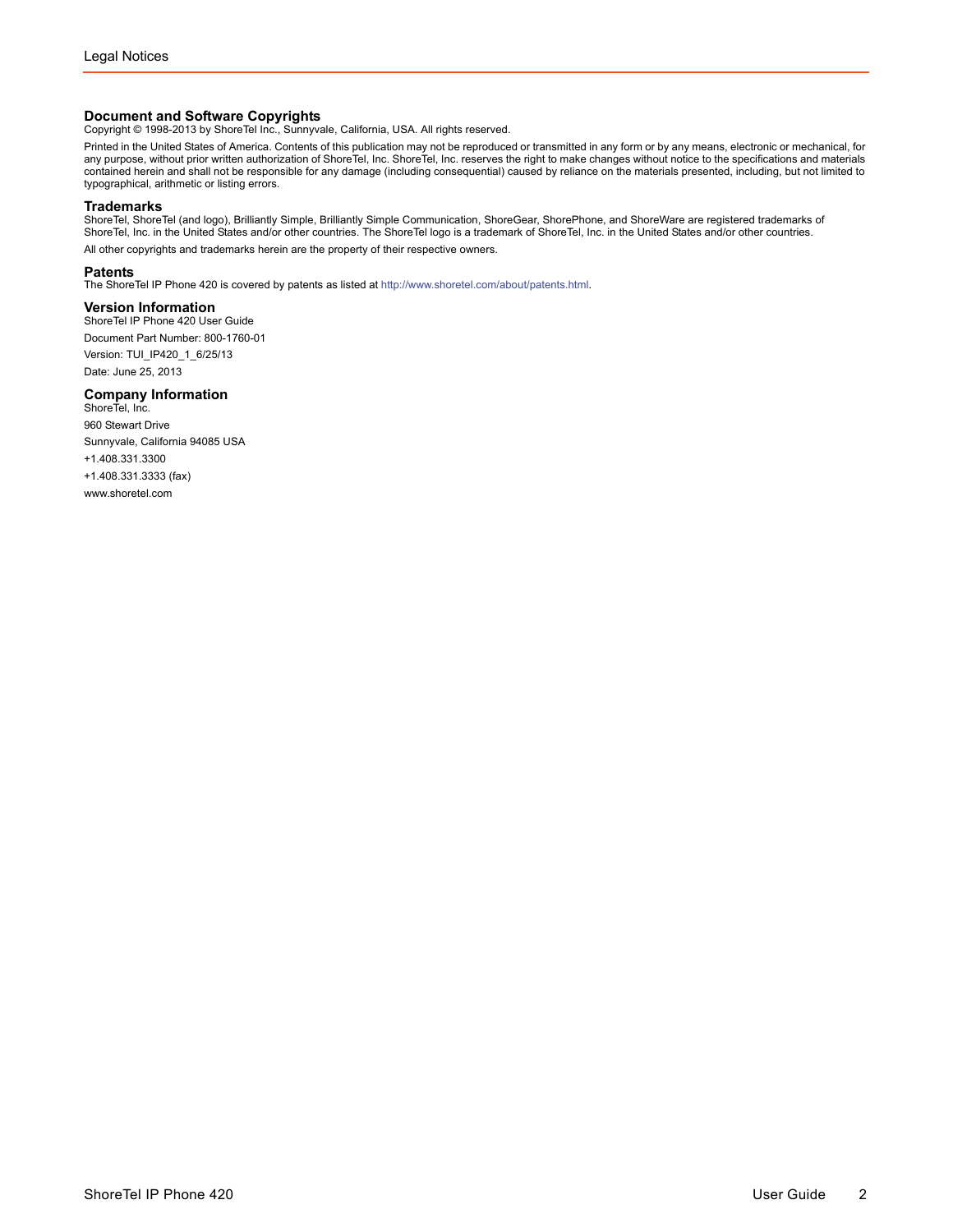# Table of Contents

| <b>Chapter 1</b> |  |
|------------------|--|
|                  |  |
| <b>Chapter 2</b> |  |
|                  |  |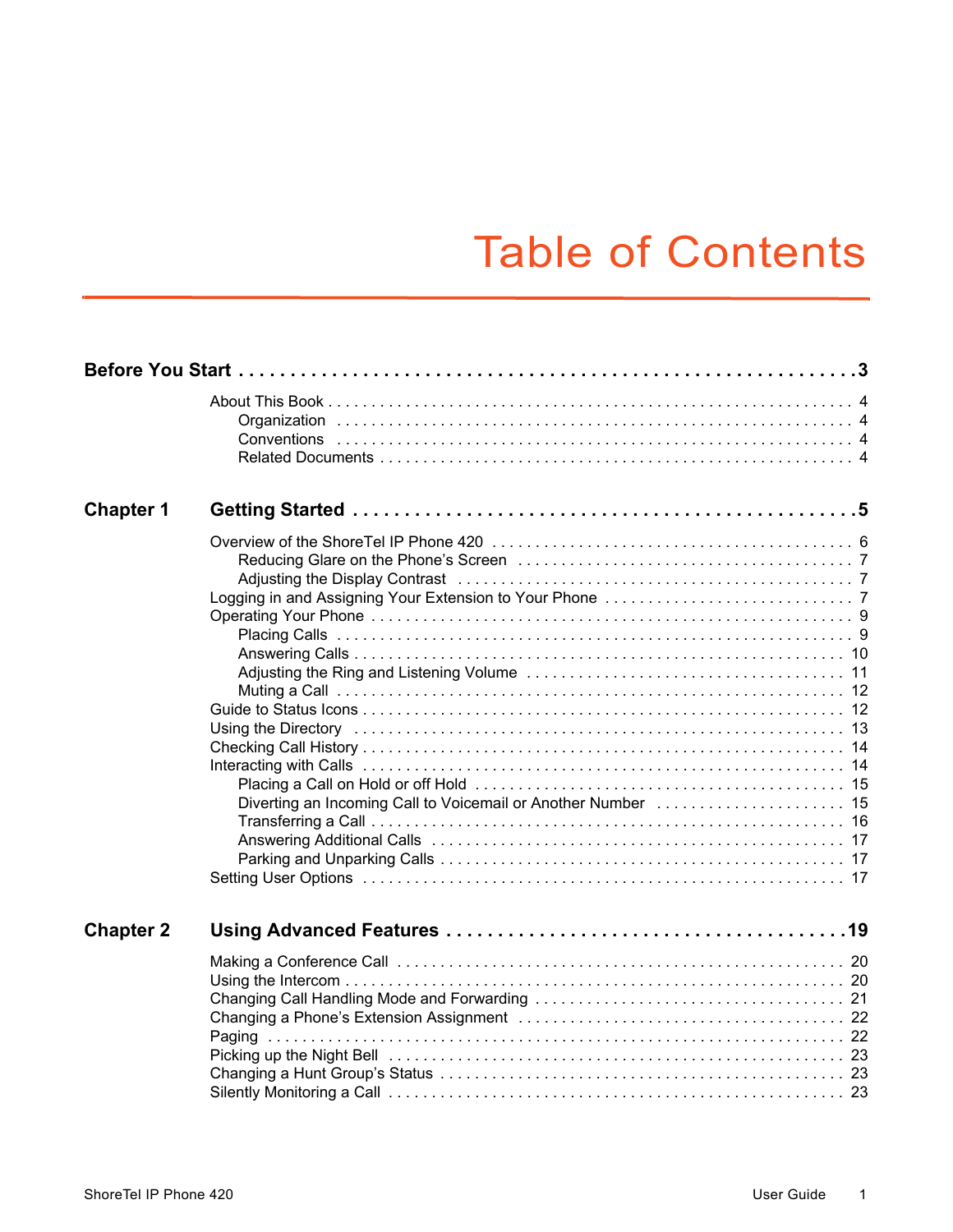| <b>Chapter 3</b> |                                                            |
|------------------|------------------------------------------------------------|
|                  | Listening to, Replaying, Saving, and Deleting Messages  28 |
| <b>Chapter 4</b> |                                                            |
|                  |                                                            |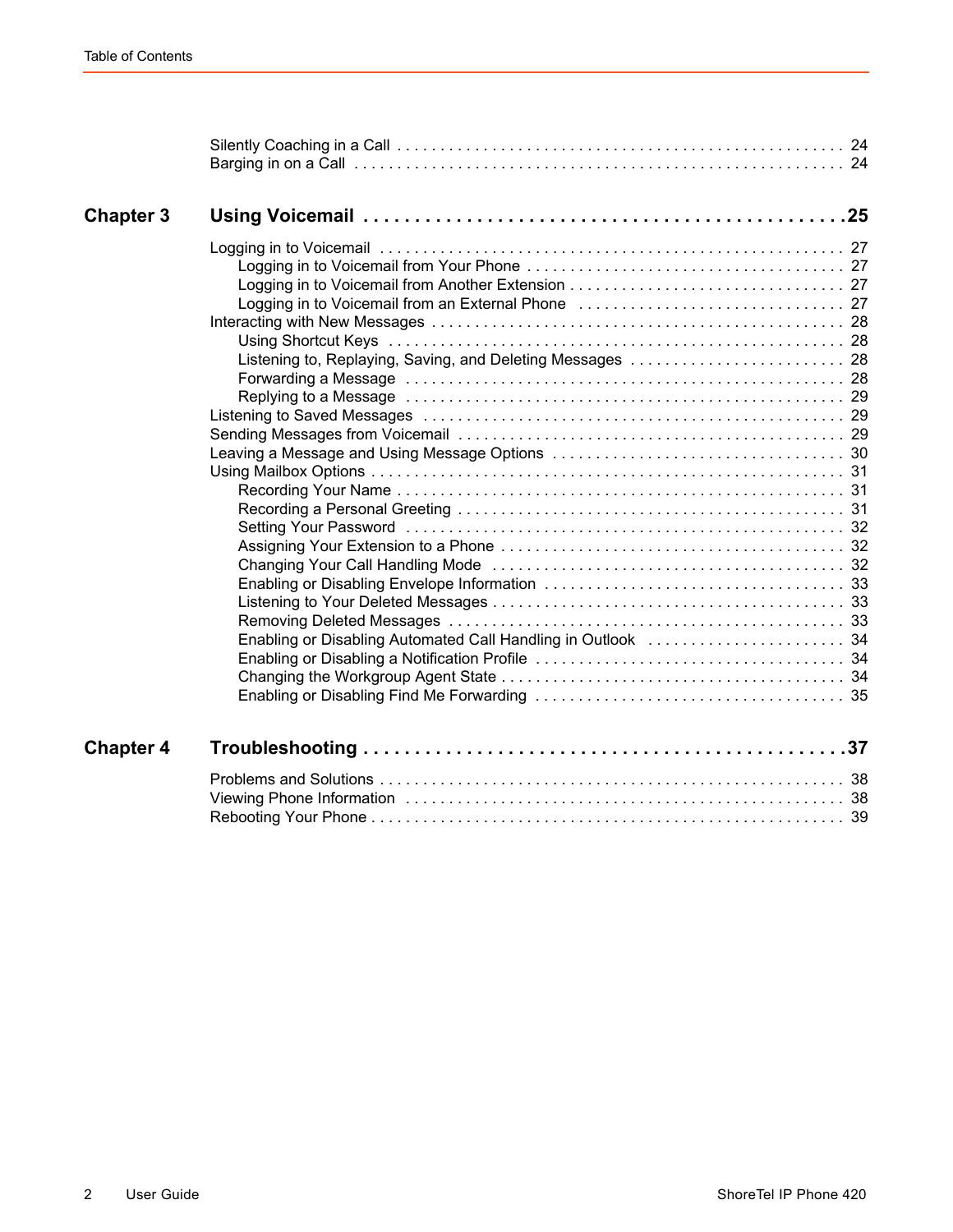# **Before You Start**

<span id="page-4-0"></span>The following sections provide an overview of the book: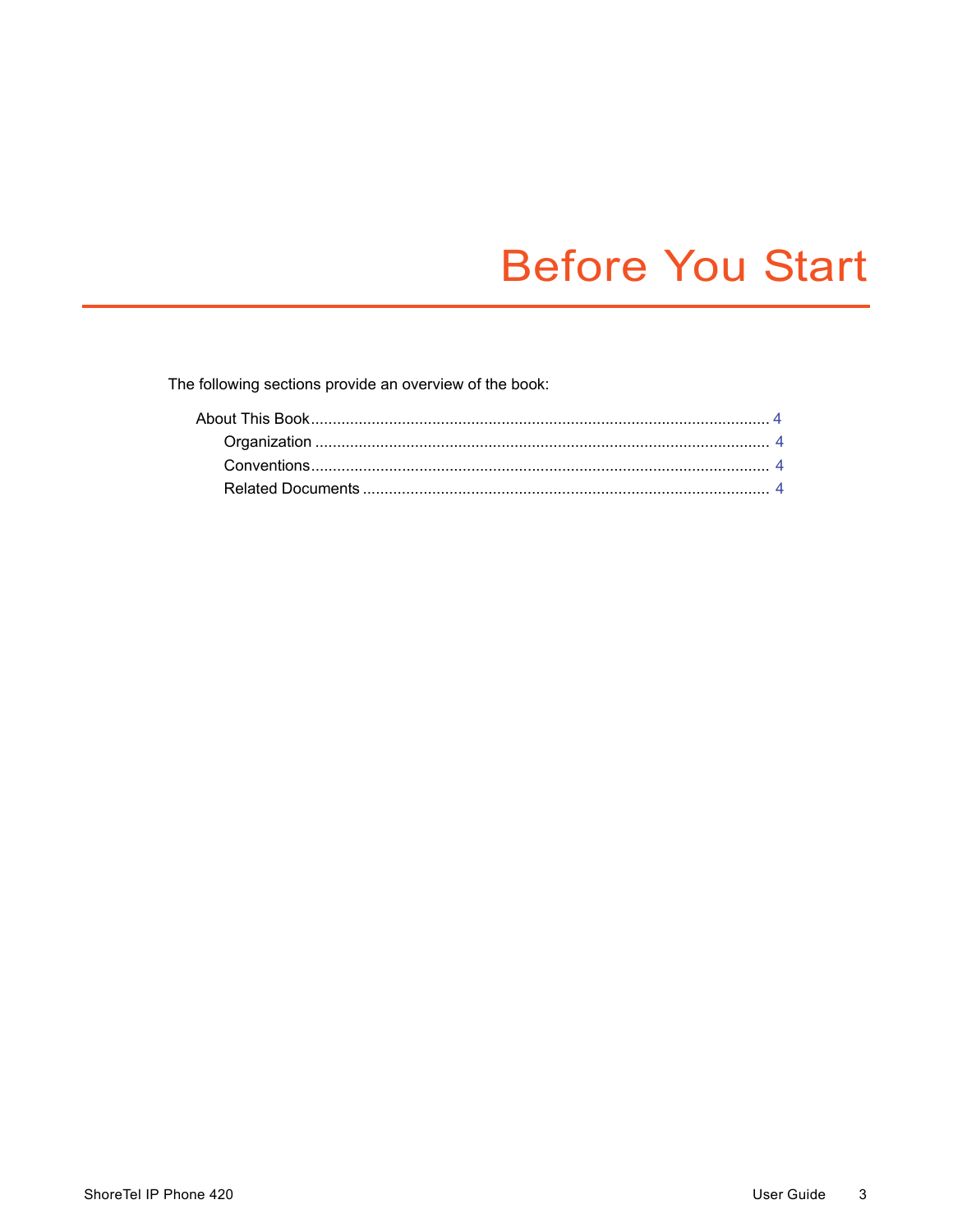# <span id="page-5-0"></span>**About This Book**

This book is intended for those who use the ShoreTel IP Phone 420. It describes the phone's features and how to use the phone.

## <span id="page-5-1"></span>**Organization**

This document is divided into the following chapters:

- **EX [Chapter 1, Getting Started on page 5,](#page-6-1) provides an overview of the phone and describes how to set** up the phone and use it for common tasks.
- **EXA** [Chapter 2, Using Advanced Features on page 19](#page-20-1), describes how to use the phone to perform advanced tasks, such as customizing the phone, making calls involving multiple parties, or using functions that require special key combinations.
- [Chapter 3, Using Voicemail on page 25](#page-26-1), describes how to use the voicemail system to listen to messages and perform other tasks related to your voice mailbox.
- [Chapter 4, Troubleshooting on page 37](#page-38-1), provides information about simple approaches to addressing issues with your phone.

## <span id="page-5-2"></span>**Conventions**

The following typographical conventions are used in this document:

| Font        | <b>Description</b>                                                                                                                                    |
|-------------|-------------------------------------------------------------------------------------------------------------------------------------------------------|
| <b>Bold</b> | Keys that you press on the phone                                                                                                                      |
| <b>Blue</b> | Cross references with hyperlinks. Click the blue text to go to the indicated<br>section. All chapters have a list of section links on the first page. |
|             | Note: Table of Contents entries are also links, but they are not blue.                                                                                |

## <span id="page-5-3"></span>**Related Documents**

The following documents are also available:

- *Quick Install Guide* describes the ports on the back of the phone and how to adjust the tilt angle of the phone when it is used on a desk.
- *Wall Mount Installation* describes how to mount the phone on a wall.
- *Quick Reference* provides shortcuts for performing common tasks with the phone.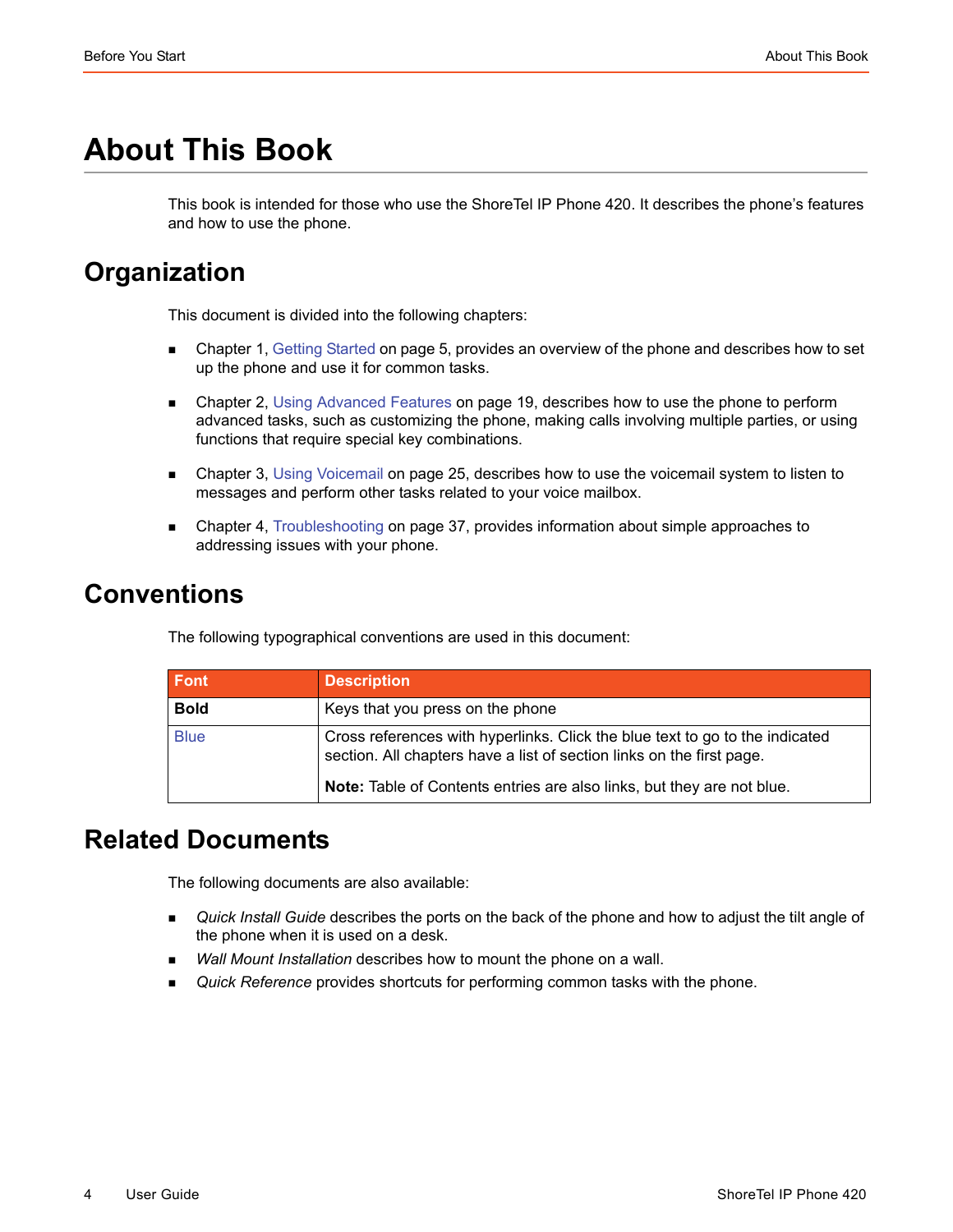# **CHAPTER**

# <span id="page-6-1"></span>**Getting Started**

<span id="page-6-0"></span>This chapter provides an introduction to the ShoreTel IP Phone 420. It contains the following information: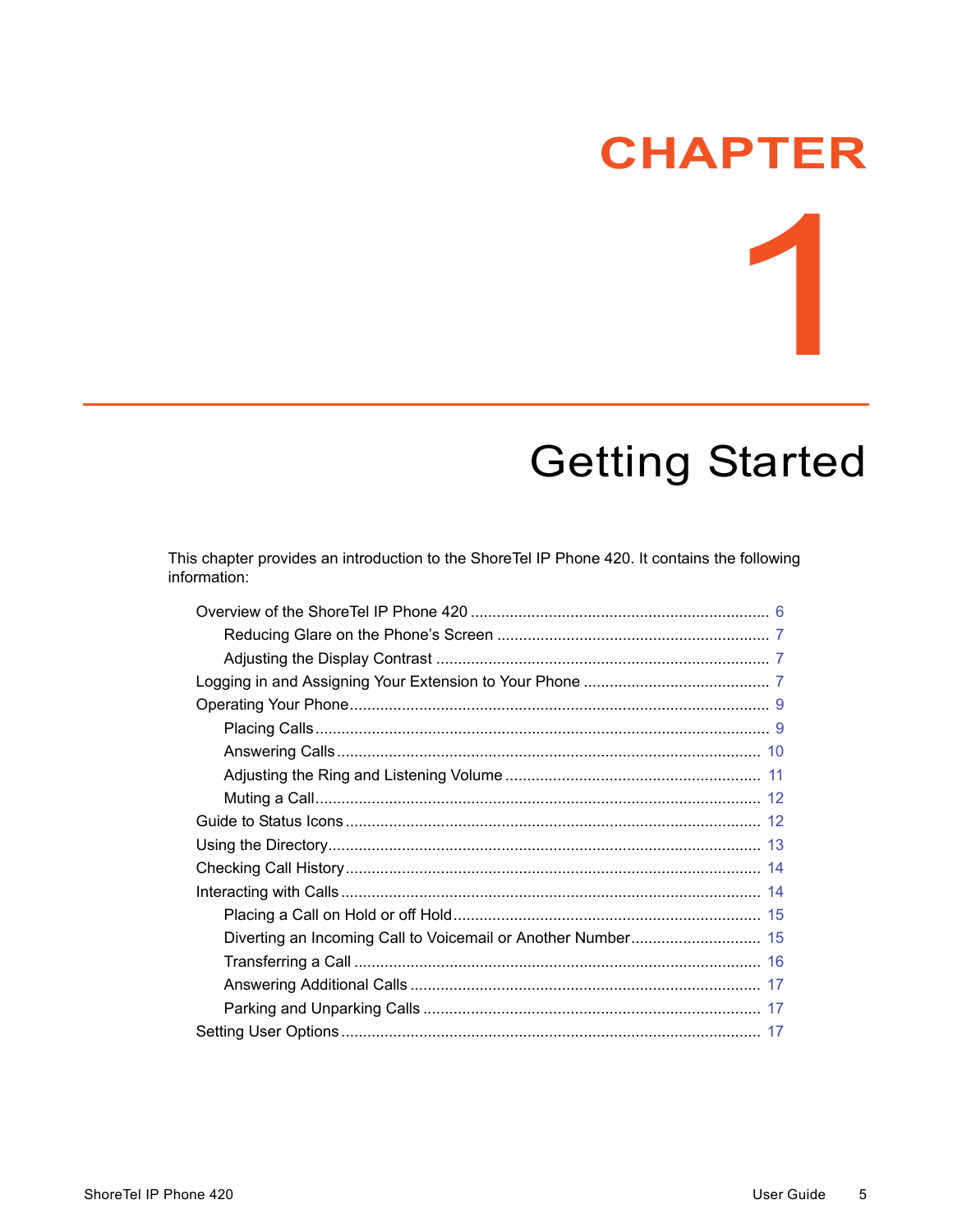# <span id="page-7-0"></span>**Overview of the ShoreTel IP Phone 420**

Welcome to your ShoreTel™ IP phone!

[Figure 1](#page-7-1) provides an overview of the IP420 phone components.



<span id="page-7-1"></span>*Figure 1: ShoreTel IP Phone 420 Components*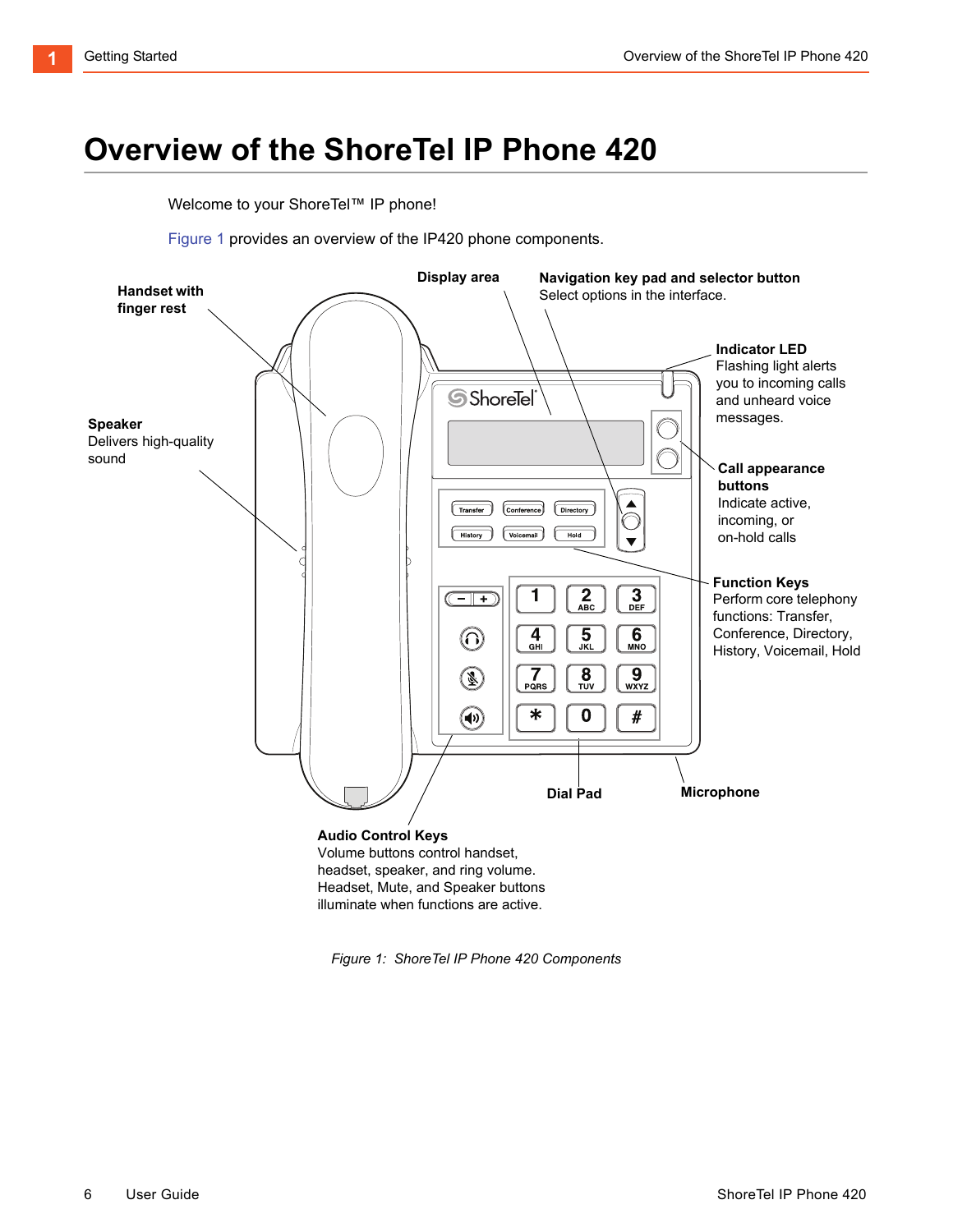

*Figure 2: Ports on the Back of the IP Phone 420*

### <span id="page-8-0"></span>**Reducing Glare on the Phone's Screen**

If glare makes it difficult to see your phone's display screen, you can adjust the tilt angle of the stand on the back of your phone. Detailed instructions are provided in the *Quick Install Guide* packaged with your phone.

## <span id="page-8-1"></span>**Adjusting the Display Contrast**

**1.** With the phone on hook, press and hold the  $(\mathcal{L})$  button.

The LED should *not* light and you shouldn't hear any tones; if this isn't the case, lift and replace the handset.

**2.** Press the  $\triangle$  or  $\blacktriangleright$  key on the navigation key pad to increase or decrease contrast.

## <span id="page-8-2"></span>**Logging in and Assigning Your Extension to Your Phone**

If your phone displays your name, your ShoreTel administrator has already assigned your phone to you, and you do not need to assign your extension to your phone. However, you do need to log in to change your password and record your name, as described in steps 1-6 below.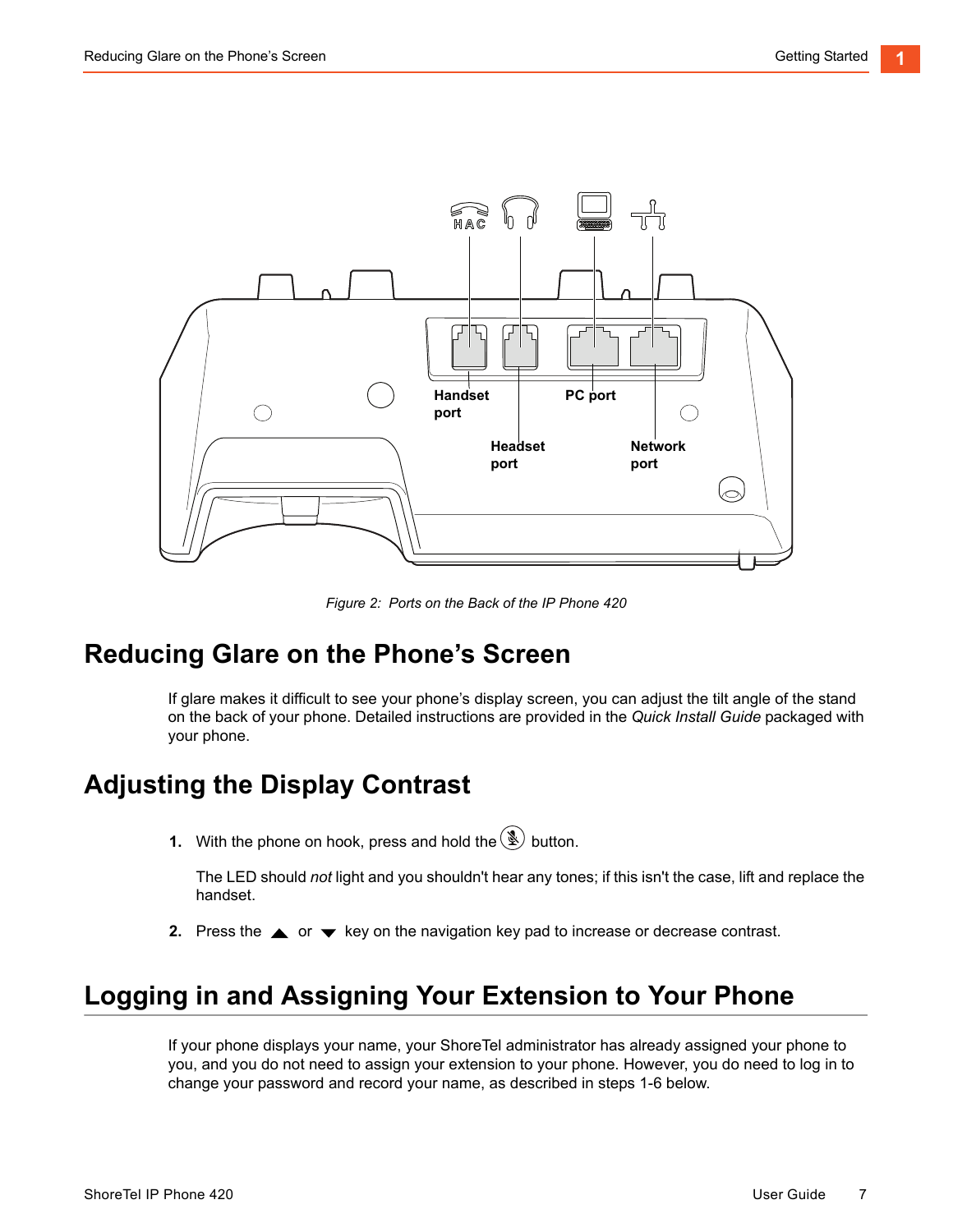If your phone displays "Available" and the date and time, you need use this procedure to log in and assign your extension to your phone.

Until your phone is assigned, you can place internal calls by dialing a number or using the Directory, but you cannot receive calls and you probably cannot place external calls. To receive calls and place external calls, you need to log in and assign the phone as your extension.

When you are logged in, your phone displays your name, your extension number, and the date and time. In this state, your phone can receive calls and you can check for new messages.

With the appropriate permissions (set by your ShoreTel administrator), you can log in to any ShoreTel IP phone in the ShoreTel system to assign your extension to that phone. See [Changing a Phone's](#page-23-2)  [Extension Assignment on page 22](#page-23-2) for more information.

*To log in and assign your extension to your phone:*

- **1.** Press the **Voicemail** button.
- **2.** Enter the extension number assigned to you by your system administrator.
- **3.** Enter one of the following passwords:
	- If your system administrator provided a password, enter it and press **#**.
	- If your system administrator did not provide a password, enter the default password of 1234 followed by **#**.
- **4.** If prompted, enter a new password followed by **#**.



**Tip**

Ask your system administrator for the minimum password length.

- **5.** If prompted, to confirm your new password enter it again and press **#**.
- **6.** When prompted, record your name and press **#**, and then choose one of the following options:
	- To accept the recording, press **#**.
	- To review the recording, press **1**.
	- To record your name again, press 2.
	- To cancel the recording, press \*.
- **7.** To assign your extension to this phone, press **7** for Mailbox Options.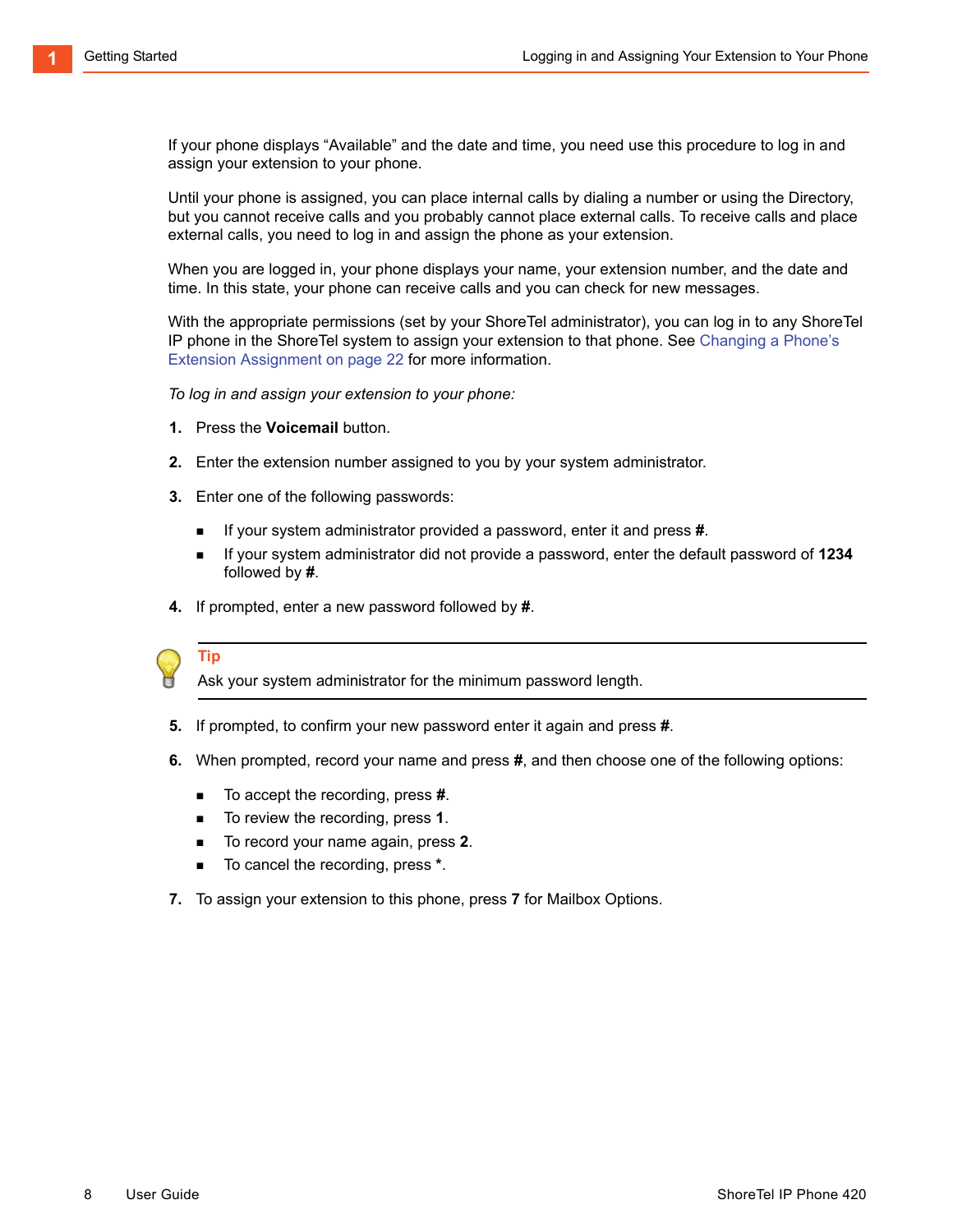- **8.** Press **3**.
- **9.** Press **1**.

Your extension is now assigned to your phone, and your phone displays your name and extension.

## <span id="page-10-0"></span>**Operating Your Phone**

This section provides an overview of the following basic phone tasks:

- **Placing calls**
- **Answering calls**
- Sending an incoming call to voicemail
- Adjusting the ring and listening volume
- **Muting a call**
- Answering call waiting

### <span id="page-10-1"></span>**Placing Calls**

To place a call, you can use the handset, the speakerphone, or a headset.

#### **Using the Handset to Place a Call**

- **1.** To place a call, pick up the handset and dial a phone number.
- **2.** To end the call, hang up the handset.

#### **Using the Speakerphone to Place a Call**

**1.** To place a call using the speakerphone, press the  $(\blacklozenge)$  button and dial a phone number.

The LED in the  $\left(\bigvee\right)$  button lights green, and the call is dialed.

**2.** To end the call, press the  $(\blacktriangleleft v)$  button again.

The  $\left(\blacklozenge\right)$  button is no longer illuminated.

#### **Using the Headset to Place a Call**

- **1.** To place a call using the headset, do one of the following:
	- **If you use a wired headset, press the**  $\widehat{(\Omega)}$  **button.**
	- If you use a wireless headset, go off-hook with your headset.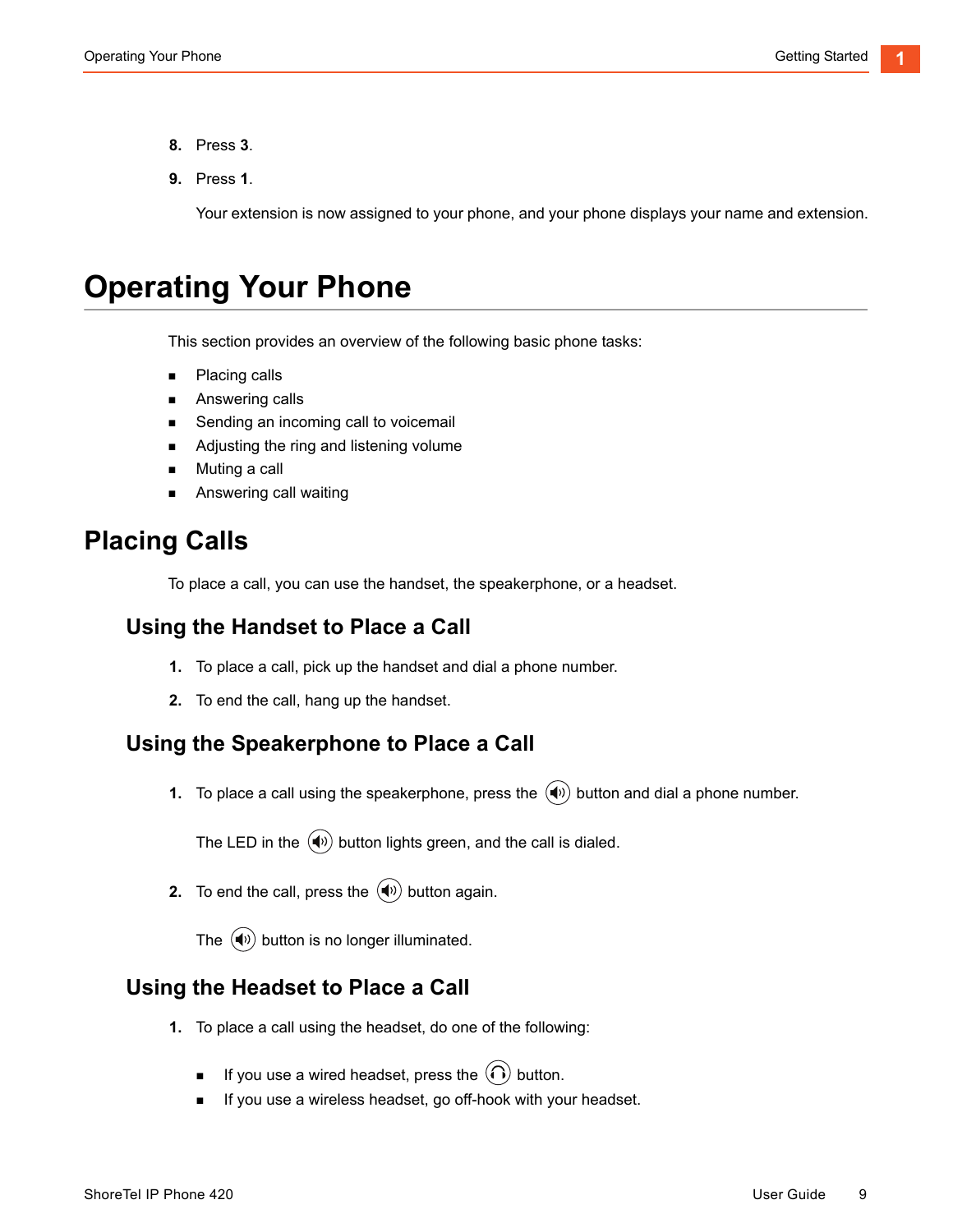The LED in the  $\langle \Omega \rangle$  button lights green, and the call is dialed.

- **2.** To end the call, do one of the following:
	- If you use a wired headset, press the  $\left(\bigcap\right)$  button again.
	- If you use a wireless headset, put your headset into the on-hook position.

The  $\left(\bigcap\right)$  button is no longer illuminated.

## <span id="page-11-0"></span>**Answering Calls**

Ring tones, a green blinking call appearance button, and the flashing red light in the top right corner of your phone indicate an incoming call. If the information is available, the caller's name and number appear on your display.

To answer a call, you can use the handset, the speakerphone, or a headset. Depending on how you set your automatic off-hook preference in ShoreTel Communicator or how your administrator set this option in ShoreTel Director, you can also answer a call through your speakerphone or headset using either of the following methods:

- Press a blinking green call appearance button.
- If the call is shown in the display area, press the selector button on the navigation key pad.

If you receive one or more inbound calls while two calls are already active, incoming, or on hold, the display area shows an arrow to indicate additional calls. Use the navigation key pad to scroll through the calls and see caller ID information for each call. Press the selector button on the navigation key pad to answer the call that is shown on the display.

#### **Using the Handset to Answer a Call**

- **1.** To answer a call, pick up the handset when the phone rings.
- **2.** To end a call, hang up the handset.

#### **Using the Speakerphone to Answer a Call**

- **1.** To answer a call, do one of the following:
	- **Press the**  $(\blacklozenge)$  **button.**
	- If your automatic off-hook preference is configured to use the speaker, press the blinking green call appearance button.

The LED in the  $(\biguplus)$  button lights green.

**2.** To end the call, press the  $(\blacklozenge)$  button again.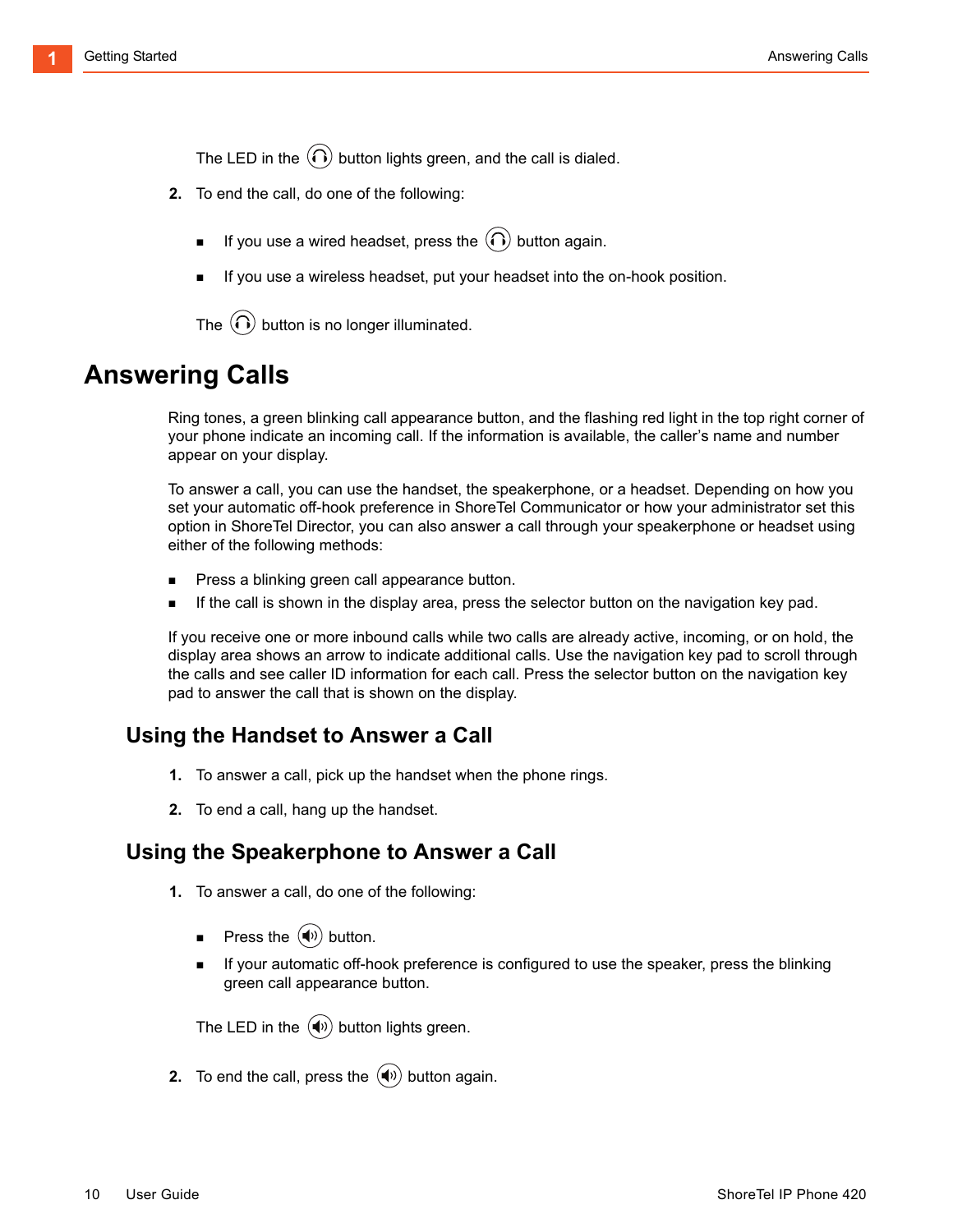The  $\left(\blacklozenge\right)$  button is no longer illuminated.

### **Using a Headset to Answer a Call**

If you plan to use a headset to answer calls, use ShoreTel Communicator to designate your wireless or wired regular headset as your default auto off-hook preference.

- **1.** To answer a call using the headset, do one of the following:
	- If you use a wired headset, press the  $\Omega$  button.
	- If you use a wireless headset, go off-hook with your headset.
	- If your automatic off-hook preference is configured to use your headset, press the blinking green call appearance button. (If you use a wireless headset, the phone then displays a message prompting you to press the off-hook button on your headset.)

The LED in the  $\left(\bigcap\right)$  button lights green.

- **2.** To end the call, do one of the following:
	- If you use a wired headset, press the  $\left(\bigcap\right)$  button again.
	- If you use a wireless headset, put your headset into the on-hook position.

The  $\Omega$  button is no longer illuminated.

## <span id="page-12-0"></span>**Adjusting the Ring and Listening Volume**

To adjust the volume on your phone, use the  $\left(\begin{array}{c} \begin{array}{c} \begin{array}{c} \end{array} & \begin{array}{c} \end{array} & \begin{array}{c} \end{array} & \end{array} & \begin{array}{c} \end{array} & \begin{array}{c} \end{array} & \end{array} & \begin{array}{c} \end{array} & \begin{array}{c} \end{array} & \begin{array}{c} \end{array} & \begin{array}{c} \end{array} & \begin{array}{c} \end{array} & \begin{array}{c} \end{array} & \begin{array}{$ 

- Adjust the volume of your phone's ringer while the phone is on hook.
- Adjust the handset listening volume while the handset is off hook.
- Adjust the speakerphone volume when the  $(\blacktriangleleft v)$  button's LED is illuminated.
- Adjust the headset listening volume when the  $\Omega$  button's LED is illuminated.



#### **Note**

When using a wireless headset, you should tune your wireless headset according to the manufacturer's instructions if you experience any of the following audio problems:

- You cannot hear a dial tone.
- The volume for you or the other party is not loud enough.
- You hear a buzzing or hissing sound.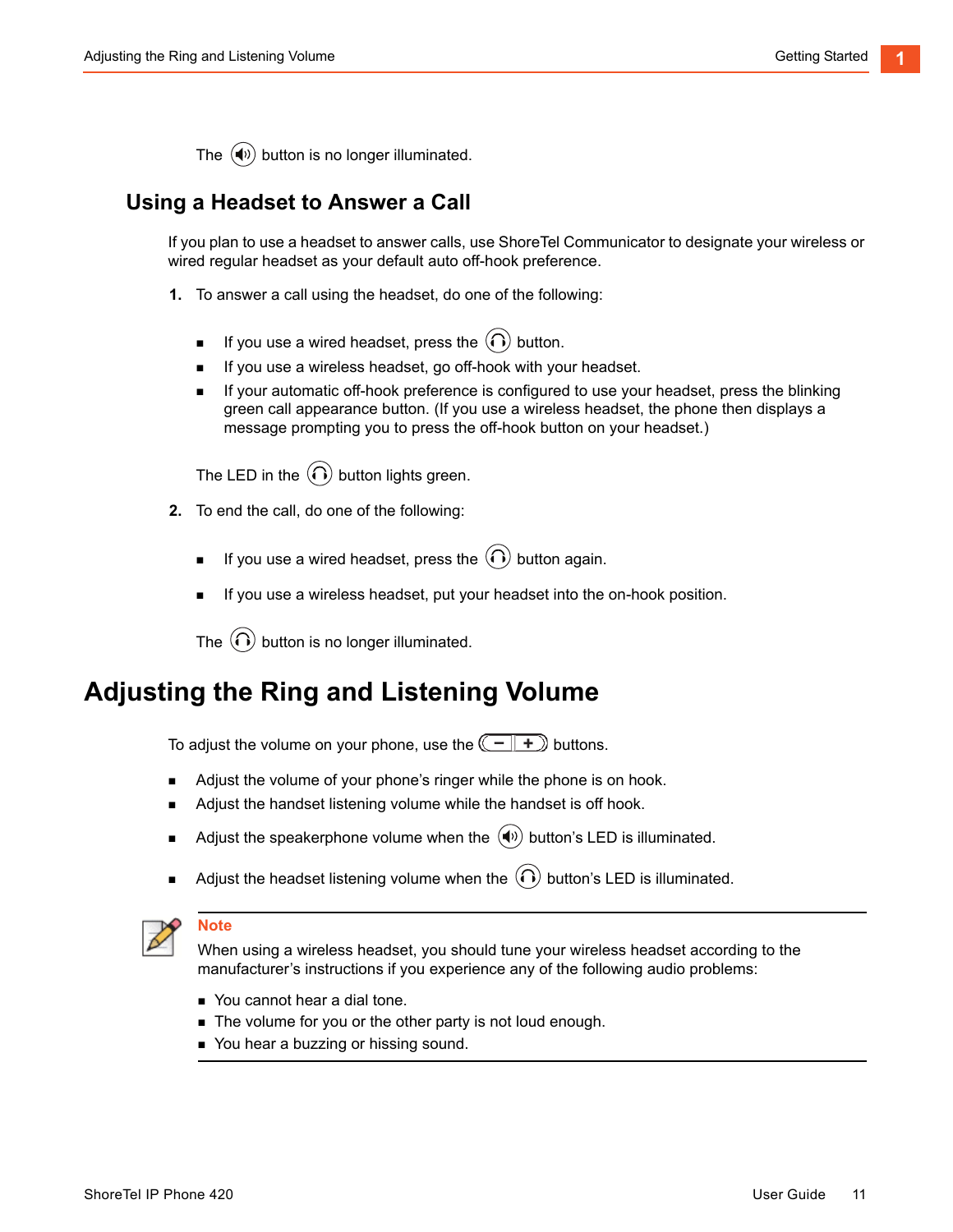## <span id="page-13-0"></span>**Muting a Call**

 $\blacksquare$  To mute a call so that the caller doesn't hear you, press the  $\circledast$  button.

The LED on the  $\circledast$  button is illuminated in red when the mute is active.

 $\blacksquare$  To unmute a call so that the caller can hear you, press  $\mathcal{L}$  again.

The  $\mathbf{R}$  button is not illuminated when the mute is not active.

## <span id="page-13-1"></span>**Guide to Status Icons**

Your ShoreTel IP Phone 420 displays icons for phone status and calls placed or received. These icons are shown in [Table 1.](#page-13-2)

<span id="page-13-2"></span>

| Icon | <b>Description</b>                           |
|------|----------------------------------------------|
|      | Off-screen inbound call (on main screen)     |
|      | Voicemail message indicator (on main screen) |
| ĽЦ.  | Secure call (on main screen)                 |
| √    | Workgroup Agent logged in (on main screen)   |
|      | Workgroup Agent logged out (on main screen)  |
|      | Workgroup Agent wrap up (on main screen)     |
| ▚▞   | Missed call (on main screen and in History)  |
|      | Inbound call (in History)                    |

<span id="page-13-3"></span>

| Table 1:  Status Icons |  |
|------------------------|--|
|------------------------|--|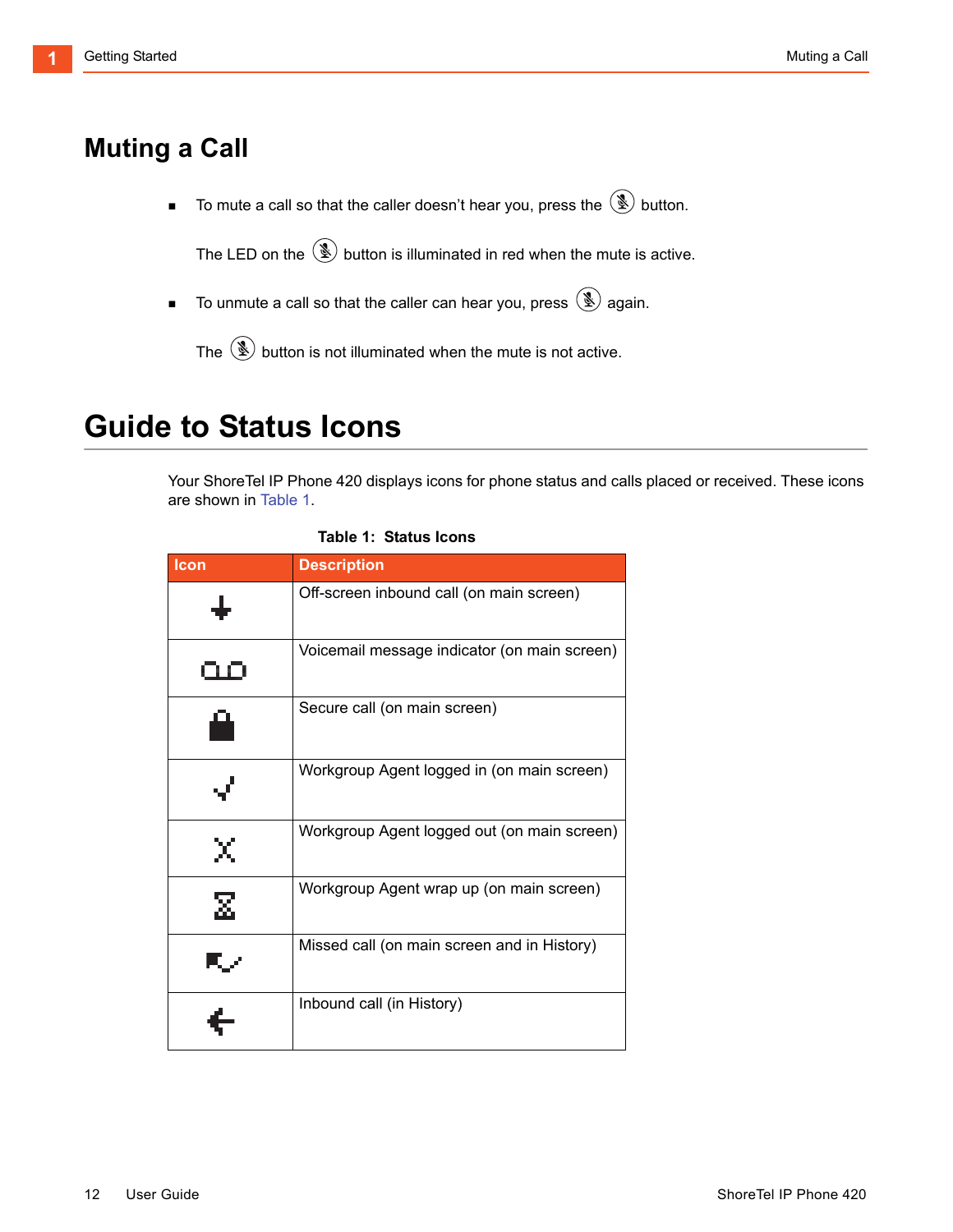| <b>Icon</b> | <b>Description</b>            |
|-------------|-------------------------------|
| →           | Outbound call (in History)    |
| q,          | Transferred call (in History) |

#### **Table 1: Status Icons**

# <span id="page-14-0"></span>**Using the Directory**

You can use the Directory to quickly look up and dial a person's extension.

**1.** Press the **Directory** button.

**Tip**

To close the directory, press the **Directory** button.

- **2.** Locate the name of the person you want to call using one of the following methods:
	- **Use the**  $\triangle$  **and**  $\blacktriangledown$  **navigation keys to scroll through the directory list until the name of the** person you want to call is highlighted.
	- **Dial the numbers that correspond with the first few letters in the person's first or last name, and** scroll through this filtered list until the name of the person you want to call is highlighted.

#### **Tips**

- You can also search by both first and last name at the same time. After entering the first two or three digits for the first or last name, press # to enter the first two digits for the other name (first or last). For example, to find the entry for Steve Williams or William Stephens dial 78#94.
- To delete the filter and return to the full directory list, scroll to the **Clear filter** entry at the top of the list and press the selector button on the navigation keypad. If you mistakenly dial the wrong digit or digits, you can quickly display the **Clear filter** option by entering several additional digits. (When the system cannot find a match for the digits you enter, only the **Clear filter** option remains on the phone display.)
- **3.** With the person's name highlighted, dial the person's number using one of the following methods:
	- **Press the selector button on the navigation keypad.**
	- **Press a call appearance button.**
	- **Pick up the handset.**
	- **Press the speaker button.**
	- **Press the headset button.** (If you use a wireless headset, the phone then displays a message prompting you to press the off-hook button on your headset.)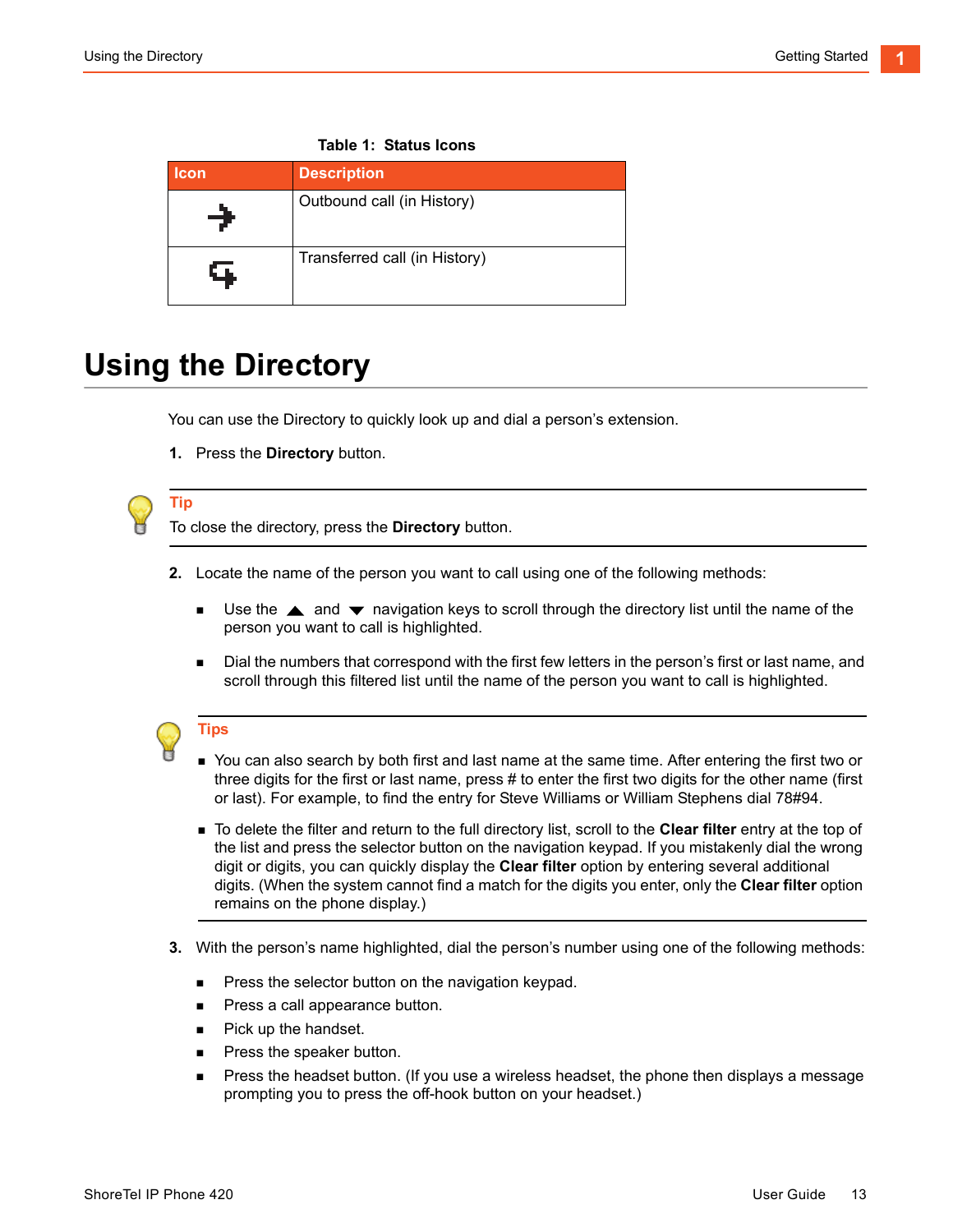# <span id="page-15-0"></span>**Checking Call History**

The History viewer displays recent inbound and outbound calls, with the most recent call listed first. Each entry in the History list displays the caller's name or number (if available) and the time or date of the call. If no caller ID information is available for a particular number, the phone displays "Unknown."

*To view the list of all calls placed, received, and missed:* 

**1.** Press the **History** button.



**Tip**

To close the History viewer, press the **History** button.

**2.** Use the  $\triangle$  and  $\blacktriangledown$  navigation keys to scroll through and review the list of calls placed, received, or missed.

*To place a call using the History viewer:*

- **1.** Press the **History** button.
- **2.** Use the  $\triangle$  and  $\blacktriangledown$  navigation keys to scroll through the History list until the name of the person you want to call is highlighted.
- **3.** With the name of the person you want to call highlighted, choose one of the following options to dial the call:
	- **Press the selector button on the navigation keypad.**
	- **Press a call appearance button.**
	- **Pick up the handset.**
	- **Press the speaker button.**
	- **Press the headset button.** (If you use a wireless headset, the phone then displays a message prompting you to press the off-hook button on your headset.)

## <span id="page-15-1"></span>**Interacting with Calls**

This section describes the following ways to interact with calls:

- Placing a call on hold or off hold
- Diverting an incoming call to voicemail or another number
- **Transferring a call**
- Answering additional calls
- **Parking and unparking calls**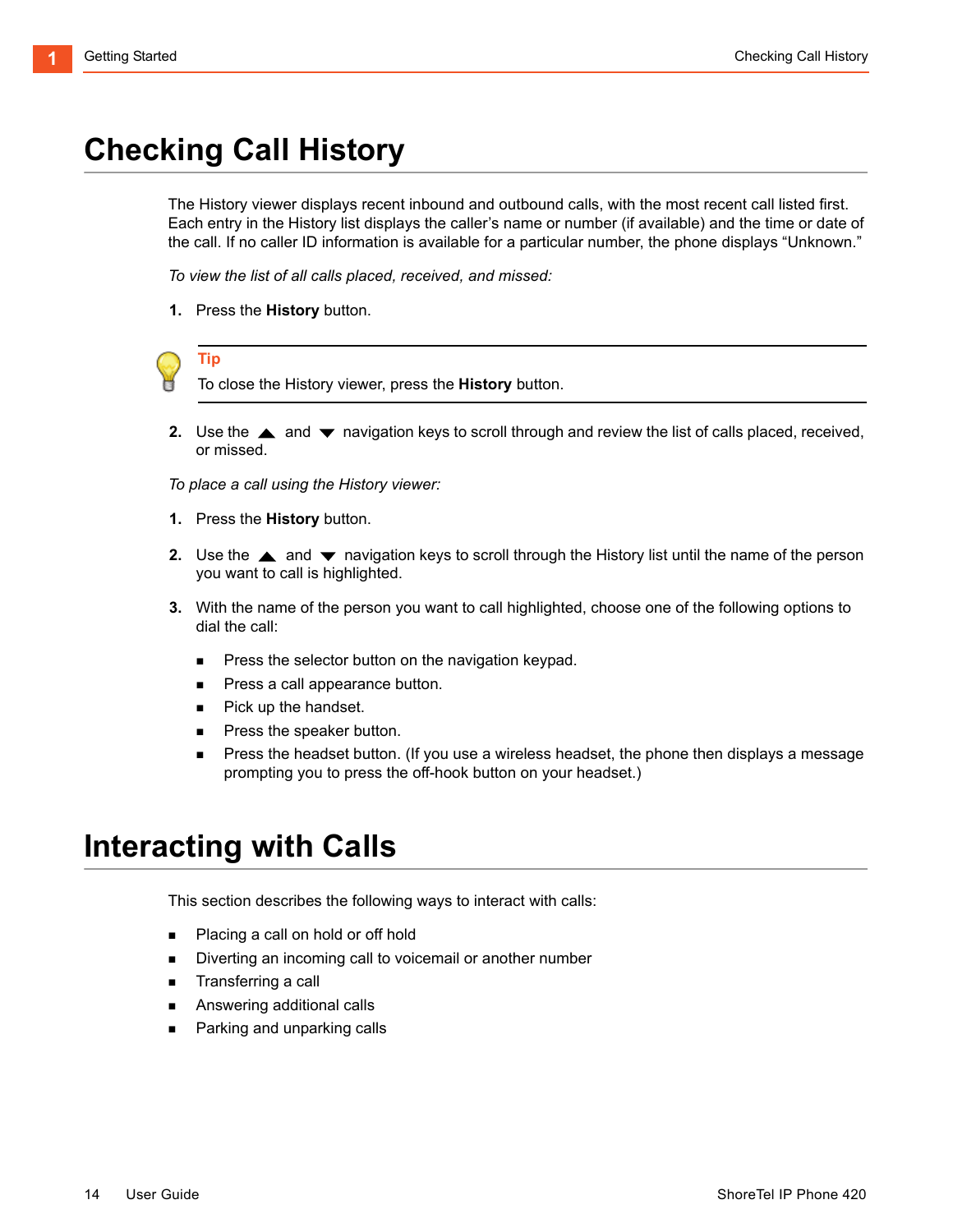## <span id="page-16-0"></span>**Placing a Call on Hold or off Hold**

*To place a call on hold:*

- While on an active call, do either of the following:
	- **Press the Hold button.**
	- **Press the green call appearance button for the active call.**

The call appearance button for the held call blinks green.

*To take a call off hold:*

- **1.** Scroll through the held calls by using the **A** and **v** navigation keys until the call you want to take off hold is displayed.
- **2.** Do either of the following:
	- **Press the Hold button.**
	- **Press the blinking green call appearance button.**

The call is taken off hold, and the call appearance button associated with the call illuminates in steady green.

If your phone is on hook while a call is on hold, you hear a reminder ring in 10 seconds and then at one-minute intervals while any call remains on hold.

## <span id="page-16-1"></span>**Diverting an Incoming Call to Voicemail or Another Number**

Whether your phone is idle or you are engaged in a call, you can send an incoming call to your voice mailbox or to another number without answering it.

*To send an incoming call to voicemail:*

- While the incoming call is displayed, do one of the following:
	- **Press the Voicemail button.**
	- Press **#**.

*To transfer an incoming call to another number without answering the call:*

- **1.** While the phone rings, press the **Transfer** button.
- **2.** Enter the number you want to transfer the call to.

The call is transferred to the designated number.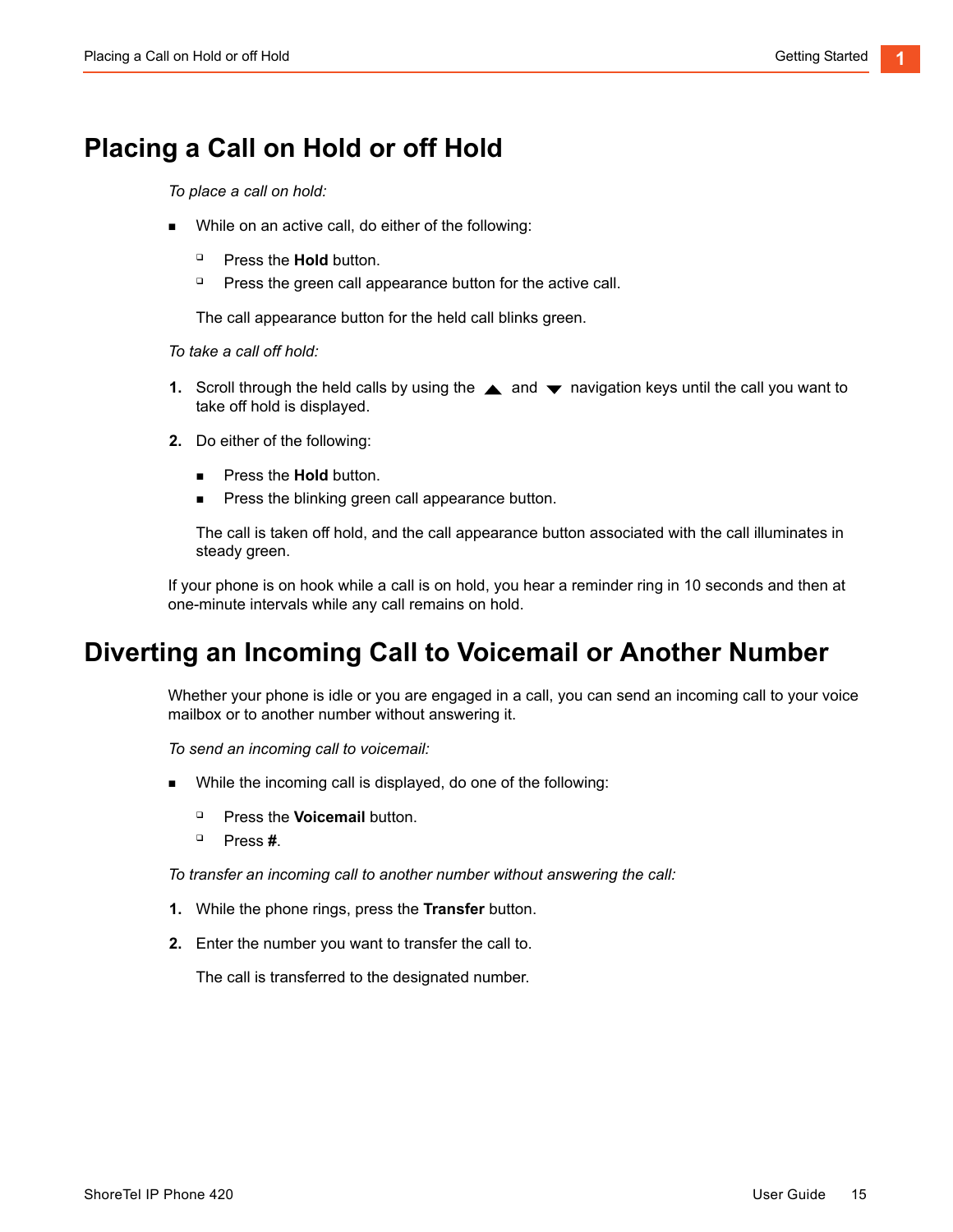## <span id="page-17-0"></span>**Transferring a Call**

You can transfer a call in two ways:

- A blind transfer lets you transfer the call without the other party answering the call.
- A consultative transfer lets you talk to the other party before completing the transfer.

*To do a blind transfer:*

- **1.** While engaged in a call, press the **Transfer** button.
- **2.** Dial the number you want to transfer the call to.



**Tip**

If you want to cancel the transfer, take the original call off hold.

- **3.** Do one of the following:
	- **Press the Transfer button.**
	- Hang up.

The call is transferred to the designated number.

*To do a consultative transfer:*

- **1.** While engaged in a call, press the **Transfer** button.
- **2.** Dial the number you want to transfer the call to.



#### **Tip**

If you want to cancel the transfer before the other party answers the call, take the original call off hold.

- **3.** After the other party answers the call, do one of the following:
	- To complete the transfer, use one of the following methods:
		- **Press the Transfer button.**
		- □ Use the navigation key pad to highlight **Complete transfer**, and then press the selector button.

The call is transferred.

 To cancel the transfer, use the navigation key pad to highlight **Cancel**, and then press the selector button.

The transfer is canceled, and the original call remains connected.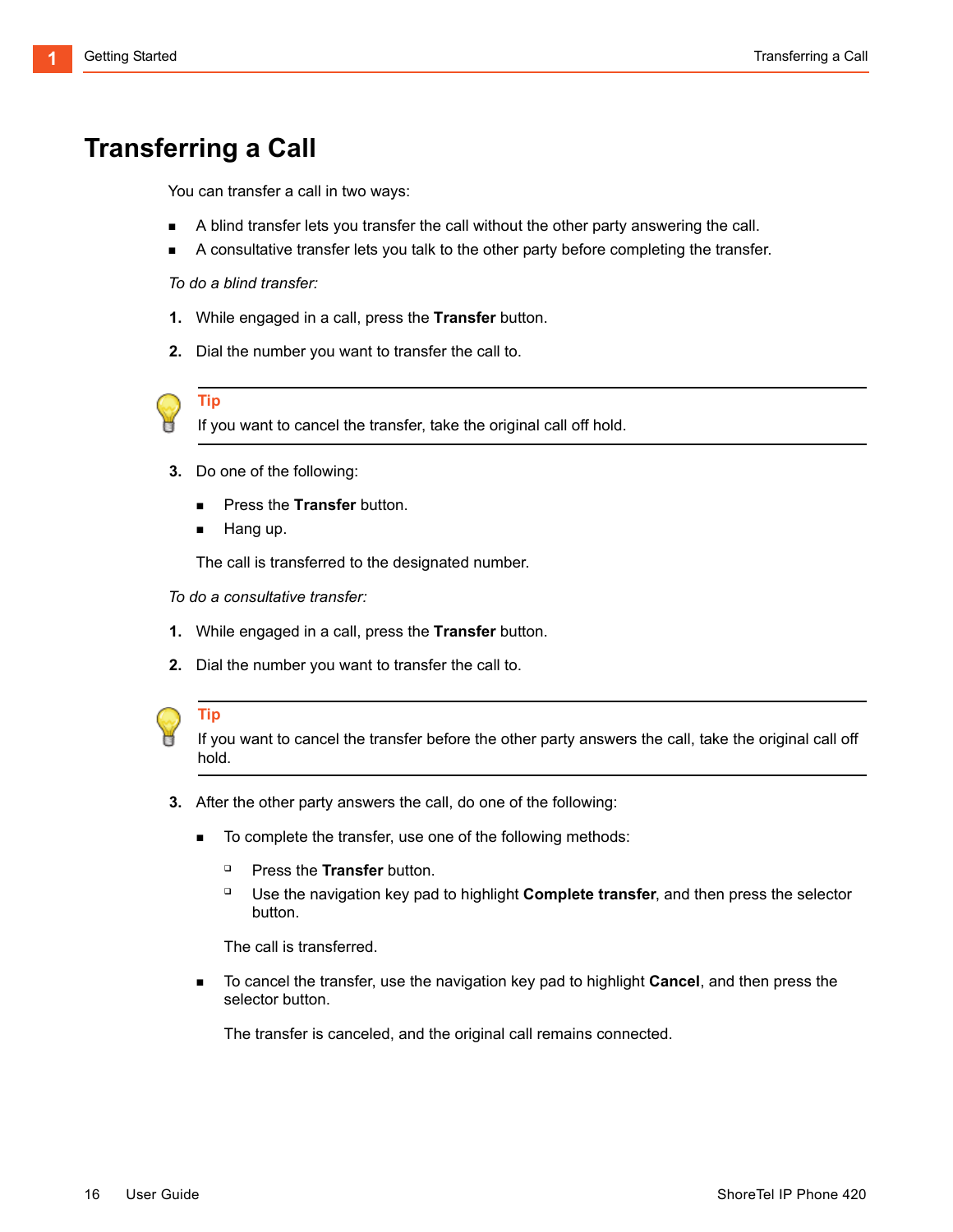## <span id="page-18-0"></span>**Answering Additional Calls**

With the appropriate permissions (set by your ShoreTel administrator), you can receive up to 16 incoming calls at once.

When you receive an incoming call while you are on another call, you hear a beep on the call, the call appearance button blinks green, and your phone displays the caller ID information for the incoming call. For three or more calls, a downward arrow on the display screen indicates that other incoming, active, or on-hold calls are off screen. When you end a call that is displayed on screen, another call moves up to occupy that call appearance button.

You can interact with calls as follows:

- To answer an incoming call and put the current call on hold, press the green blinking call appearance button.
- If you have multiple incoming, active, or on-hold calls, use the  $\triangle$  and  $\blacktriangledown$  navigation keys to scroll through the list of calls to locate the call you want to answer or return to. While the call is displayed on screen, do one of the following:
	- $\Box$  To answer the call, press the selector button on the navigation key pad.
	- <sup>D</sup> To put the call on hold or take it off hold, press the **Hold** button.

## <span id="page-18-1"></span>**Parking and Unparking Calls**

With the appropriate permissions (set by your ShoreTel administrator), you can park a connected call on another extension.

- **1.** While the call is active, press the **Hold** button to put the call on hold.
- **2.** Dial **\*11** followed by the extension number where you want to park the call.

To unpark the call from a different location, dial **\*12** followed by the extension number.



#### **Note**

If the call is not answered on the parked phone within a certain amount of time (as configured by your ShoreTel administrator), the call returns to the original extension. The default is 60 seconds.

## <span id="page-18-2"></span>**Setting User Options**

You can change options such as call handling mode and ring tone through ShoreTel Communicator. For details, see your ShoreTel Communicator documentation.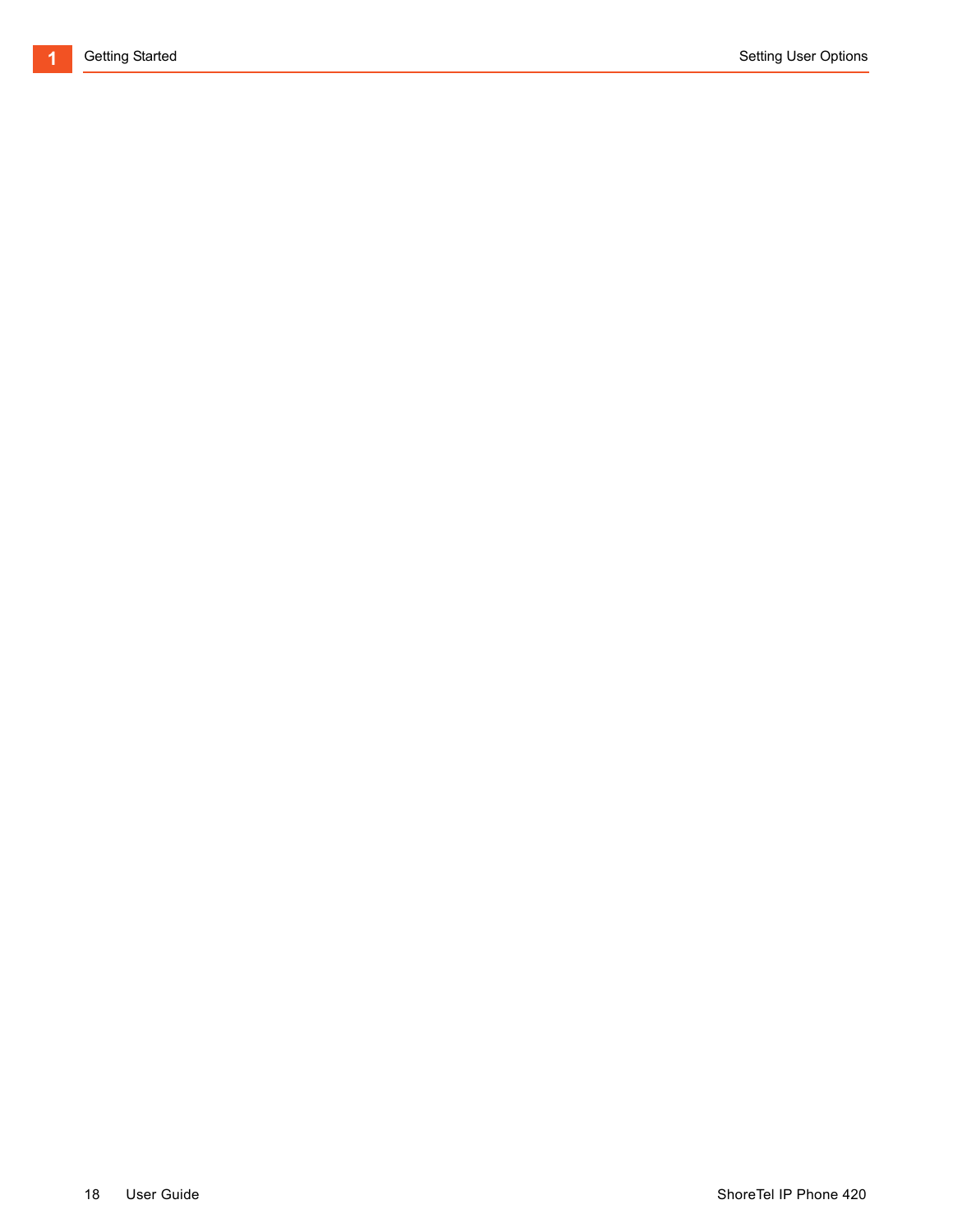# **CHAPTER**



# <span id="page-20-1"></span>**Using Advanced Features**

<span id="page-20-0"></span>This chapter provides instructions for using the advanced features of the ShoreTel IP Phone 420. It contains the following information: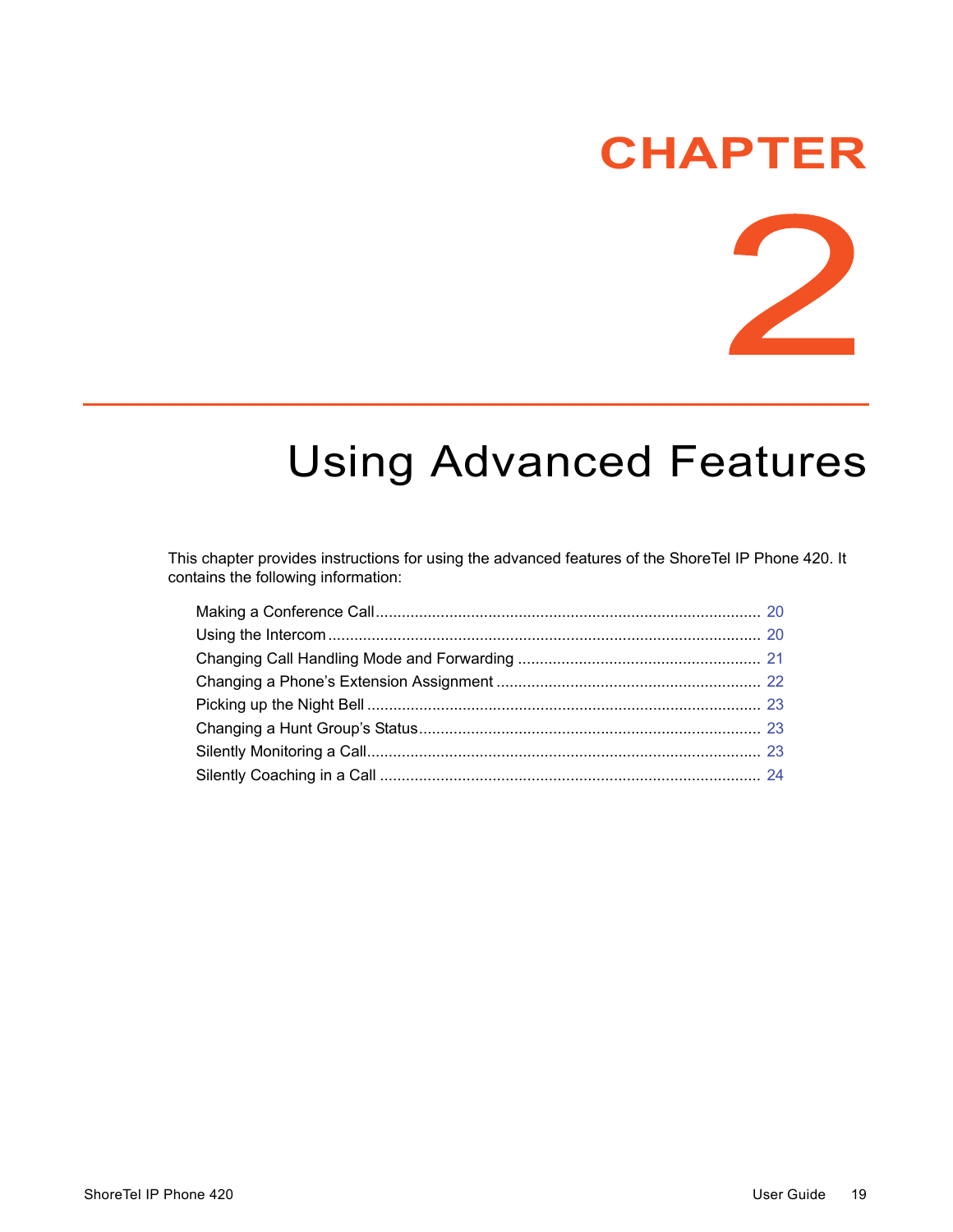# <span id="page-21-0"></span>**Making a Conference Call**

A conference call involves more than two parties connected in a call. The number of people you can conference together in a call using your **Conference** button depends on your system configuration. Contact your ShoreTel administrator for the details about your system's conference capabilities.

*To make a conference call:*

- <span id="page-21-2"></span>**1.** Dial the extension of the first person you would like to include in the conference call, and consult with that person.
- **2.** Press the **Conference** button.

The call is put on hold.



If you want to cancel the conference at this point, press the **Hold** button to take the original call off hold.

- **3.** At the Dial prompt, dial the extension of the next person you would like to add to the conference call.
- **4.** Do one of the following:
	- **Press the Conference** button, which starts the conference as soon as the person answers.
	- Wait for the person to answer, consult with that person if necessary, and then proceed with next step.
- <span id="page-21-3"></span>**5.** Do one of the following:
	- To proceed with the conference, use the navigation key pad to highlight **Complete conference**, and then press the selector button.

A three-way conference call is established. Your phone displays the number of other participants included in the conference call.

 To cancel the conference, use the navigation key pad to highlight **Cancel**, and then press the selector button.

The conference is canceled, and the original call remains connected.

**6.** Repeat steps [1](#page-21-2)[-5](#page-21-3) for each additional person you want to include in the conference call.

## <span id="page-21-1"></span>**Using the Intercom**

The Intercom function allows you to connect with another person without waiting for that person to answer the phone. To use this feature, you and the other person must use ShoreTel IP phones and have the necessary permissions.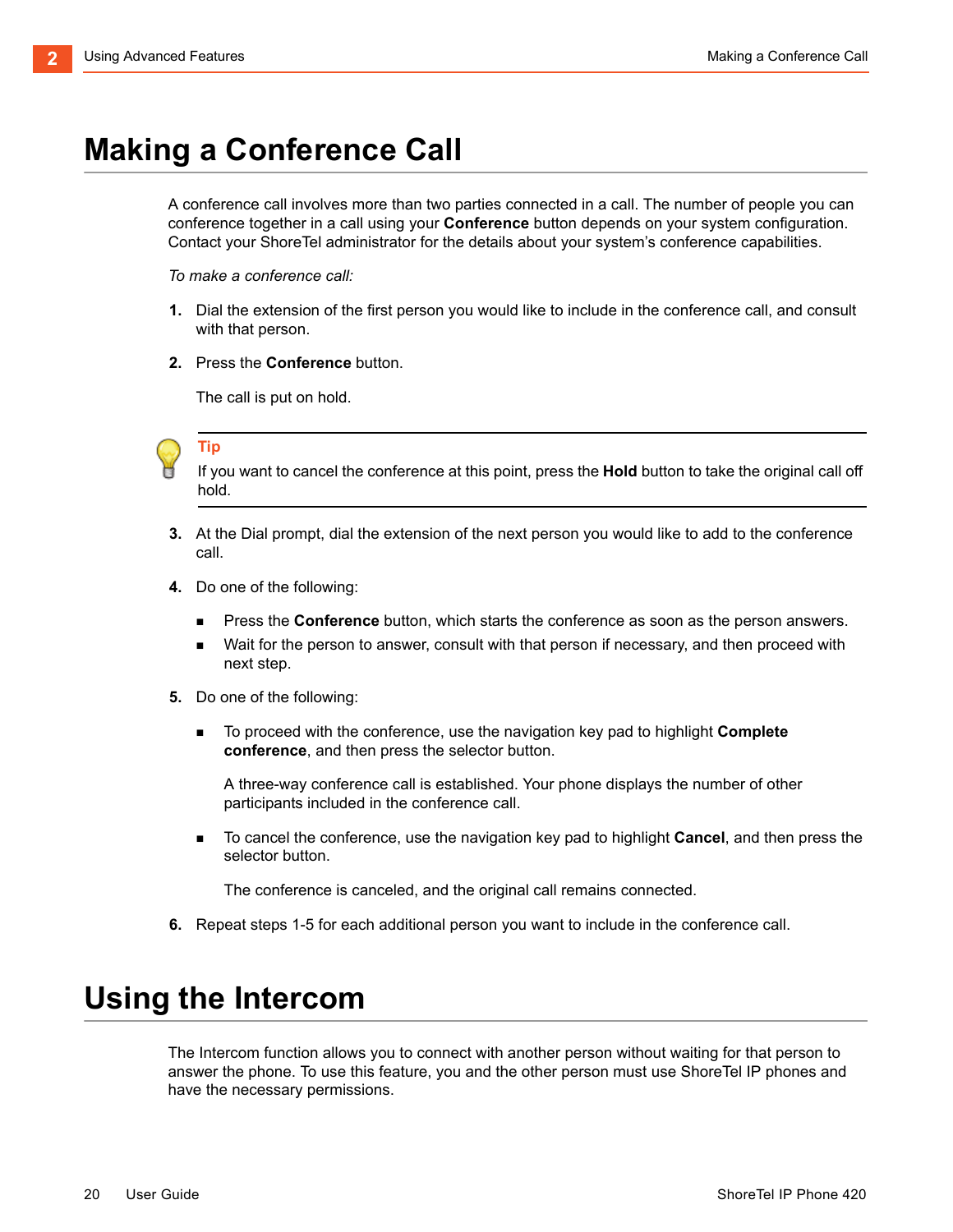*To use the intercom to contact another party:*

- **1.** Lift the handset.
- **2.** Dial **\* 15** followed by the extension number of the person you want to contact.



**Note**

If the person is already on a call when you contact them through the intercom, the call is treated like a regular incoming call.

## <span id="page-22-0"></span>**Changing Call Handling Mode and Forwarding**

You can set one of five distinct call handling modes for your extension. These call handling modes can be configured with "Do Not Disturb" options to forward incoming calls to another number or send them to voicemail. You can also record a different personal greeting for each call handling mode. To configure options for the various call handling modes, use ShoreTel Communicator.

The call handling modes are as follows:

- Standard mode (the default) allows you to answer all incoming calls.
- **n** In a Meeting
- **Dut of Office**
- **Extended Absence**
- Custom

You can change your active call handling mode using ShoreTel Communicator or the voicemail system.

*To change your active call handling mode through the voicemail system:*

- **1.** Press the **Voicemail** button.
- **2.** Enter your password followed by **#**.
- **3.** Press **7** for Mailbox Options.
- **4.** Press **2,** and then follow the prompts.

If you selected a call-handling mode that is configured as "Do Not Disturb," your phone displays "DND".

### **Tip**

When you log in to voicemail, the system notifies you if any call handling mode other than the Standard mode is in effect.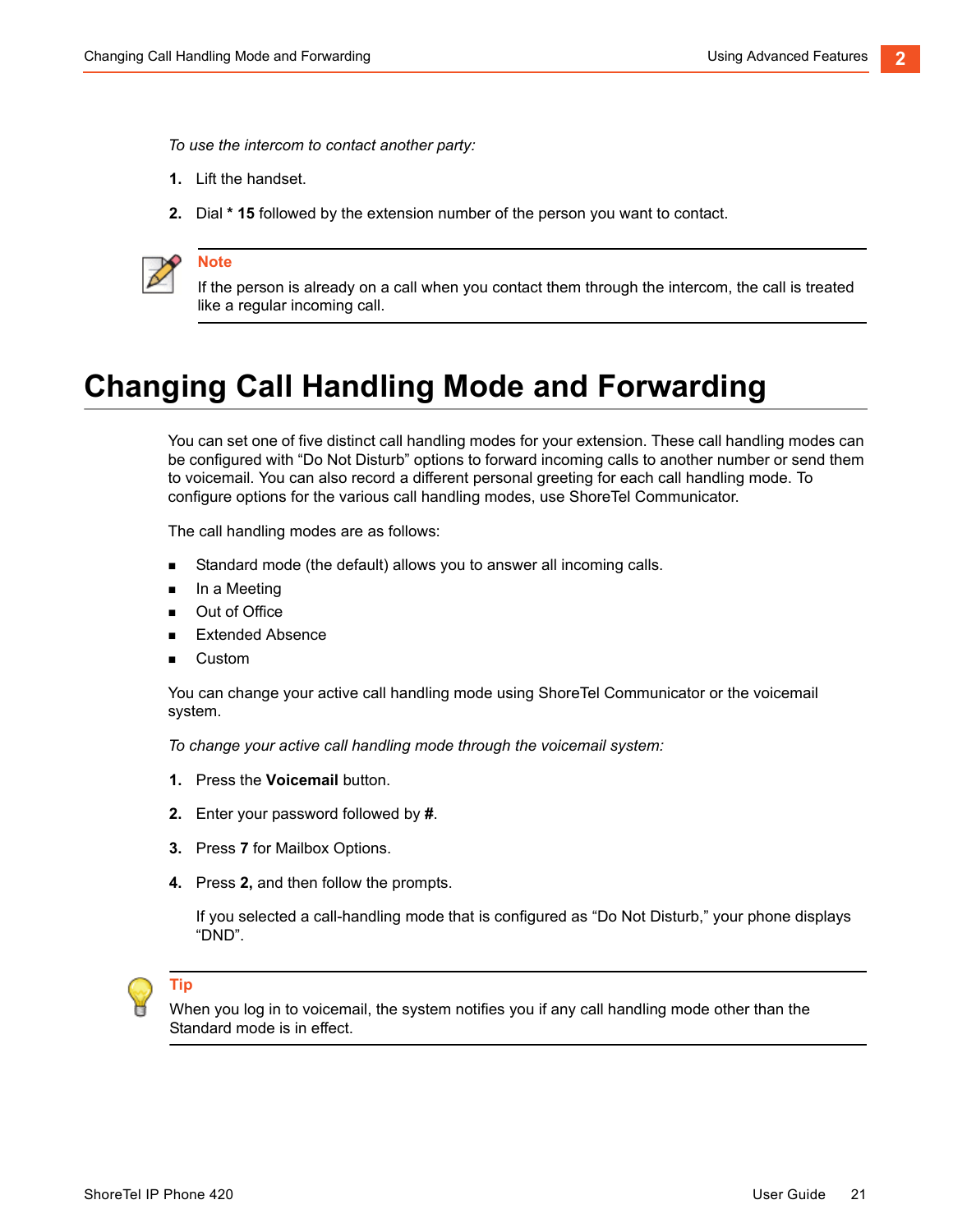# <span id="page-23-2"></span><span id="page-23-0"></span>**Changing a Phone's Extension Assignment**

With the appropriate permissions (set by your ShoreTel administrator), you can assign your extension to any system phone. This feature is helpful if you are using someone else's office and phone temporarily.

You can also use ShoreTel Communicator to unassign an extension.

*To change a phone's extension assignment:*

- **1.** Press the **Voicemail** button on the target phone.
- **2.** Enter your password followed by **#**.
- **3.** At the Main Menu prompt, press **7**.
- **4.** Press **3** to reassign your extension, and then do one of the following.
	- Press **1** to assign the extension.
	- Press **2** to unassign the extension so that the phone reverts to the extension originally assigned to it.



#### **Note**

If you assign your extension to a phone that is normally occupied by another user, calls to the original user's extension are forwarded to the destination that user has defined for the active call handling mode.

# <span id="page-23-1"></span>**Paging**

If your phone and other phones at your site are configured for paging, you can speak a message to be heard on a connected speaker, usually overhead. To use the paging function, your ShoreTel administrator must give you access.

*To send a page:*

- **1.** Dial the number your ShoreTel administrator provided and wait for the confirmation tone, and then begin speaking into the handset.
- **2.** Hang up when you are finished.



#### **Note**

If you hear an error tone when you try to page, paging might not be configured at your site or you might not have the necessary permissions to use paging. Contact your ShoreTel administrator for assistance.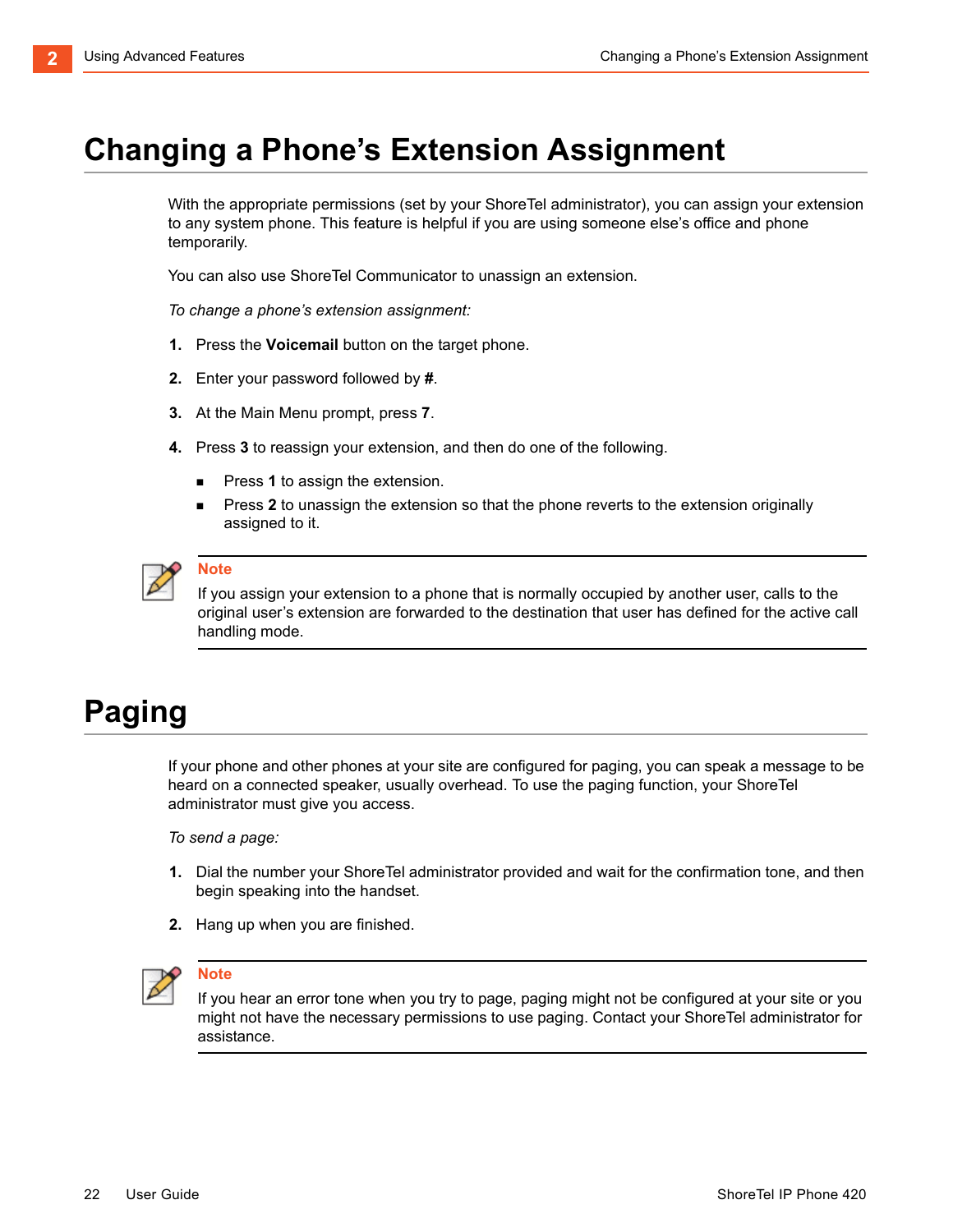# <span id="page-24-0"></span>**Picking up the Night Bell**

A night bell allows calls to route to an extension that rings on an overhead speaker. This feature can be convenient for off-hours when a caller needs to speak with anyone at a site. If you want to use the night bell function, the feature must be configured at your site and your ShoreTel administrator must authorize your access.

*To pick up the night bell:*

When you hear the phone ring on the overhead speaker, dial **\*14** to answer the call.



#### **Note**

If you hear an error tone when you try to pick up the night bell, the night bell might not be configured at your site or you might not have the necessary permissions to answer it. Contact your system administrator for assistance.

# <span id="page-24-1"></span>**Changing a Hunt Group's Status**

Hunt groups allow a call to be offered to a set of user extensions, and they can be configured so that all of the hunt group extensions ring simultaneously or one extension at a time.

With the appropriate permissions, you can toggle the status of the entire hunt group from busy to not busy (or vice versa). This feature is especially useful when hunt group members are in a meeting or out of the office.

*To toggle a hunt group's status:*

Dial **\*18** and then the extension associated with the hunt group.

## <span id="page-24-2"></span>**Silently Monitoring a Call**

With the appropriate permissions (set by your ShoreTel administrator), you can listen to a call without being heard.

*To silently monitor a call:*

Dial **\*17** and then the extension on which the call is active.

You are added to the existing call without being heard by any party.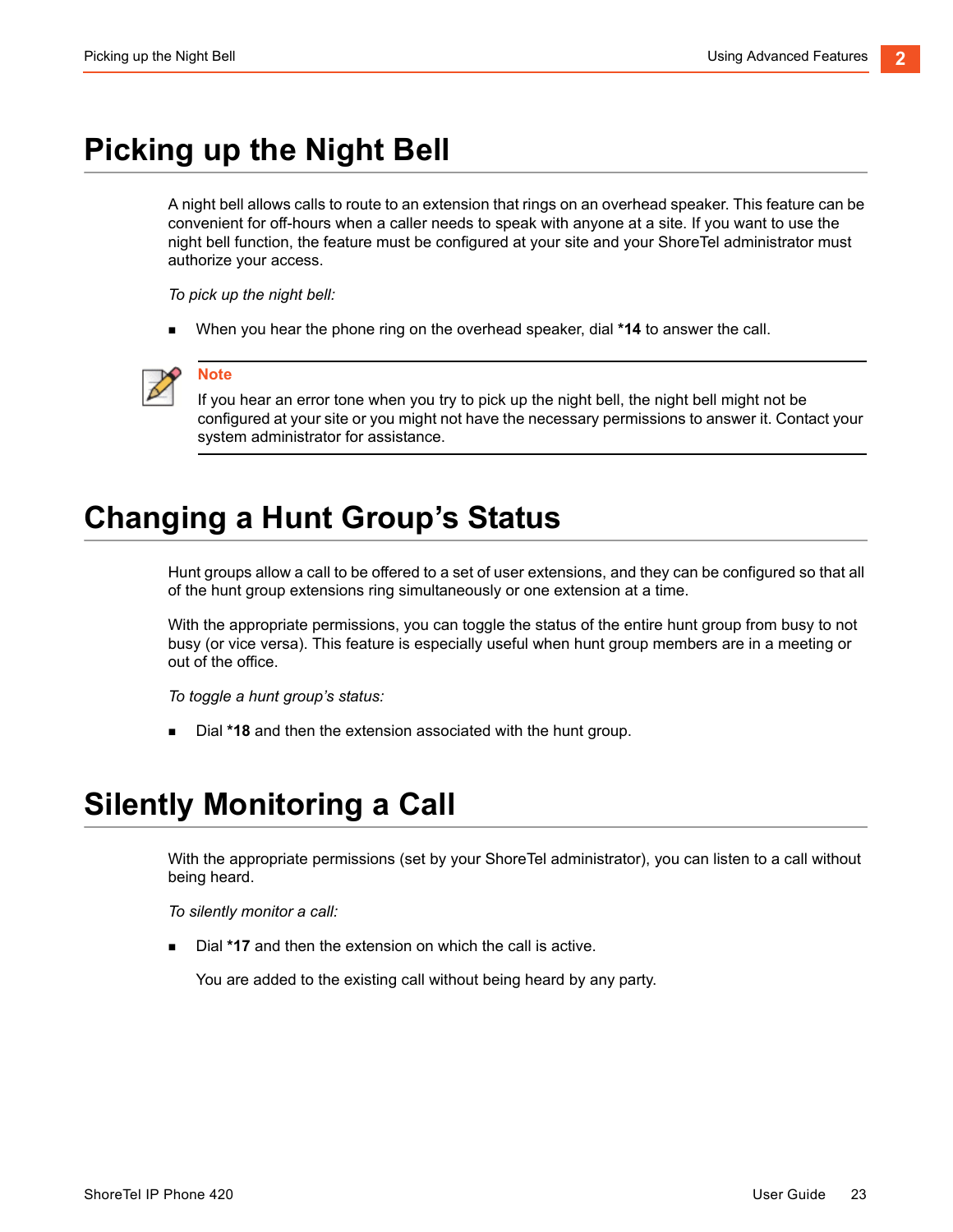# <span id="page-25-0"></span>**Silently Coaching in a Call**

With the appropriate permissions (set by your ShoreTel administrator), you can listen to and coach someone during a call without the outside party hearing.

*To coach in a call:*

Dial **\*22** and then the extension on which the call is active.

You are added to the existing call and can listen and speak without being heard by the outside party.

# <span id="page-25-1"></span>**Barging in on a Call**

With the appropriate permissions (set by your ShoreTel administrator), you can join an in-progress call ("barge in") as a conferenced participant.

*To barge in on a call:*

Dial **\*16** and then the extension on which the call is active.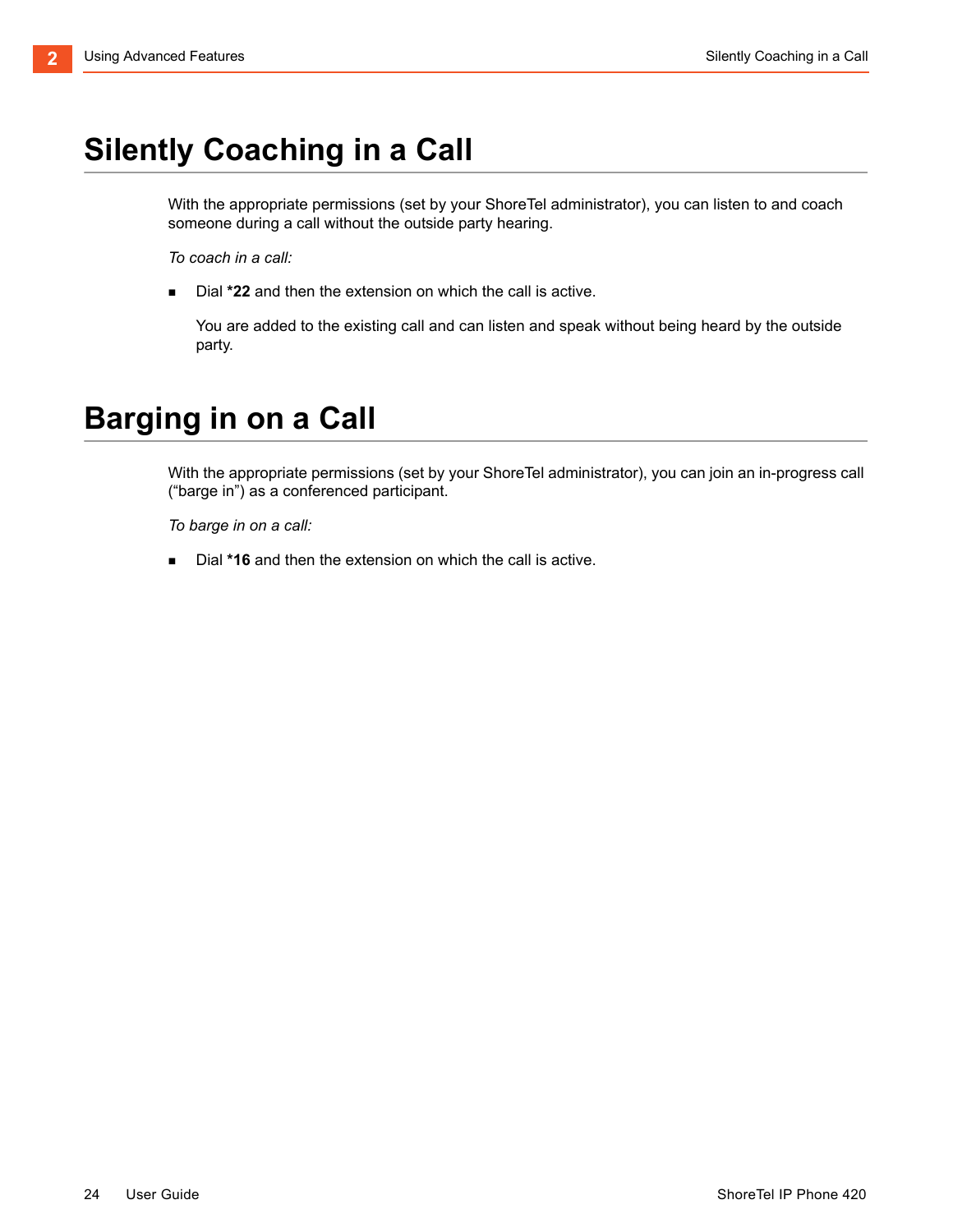# **CHAPTER**

R

# <span id="page-26-1"></span>**Using Voicemail**

<span id="page-26-0"></span>This chapter provides information about using the voicemail system. It contains the following information: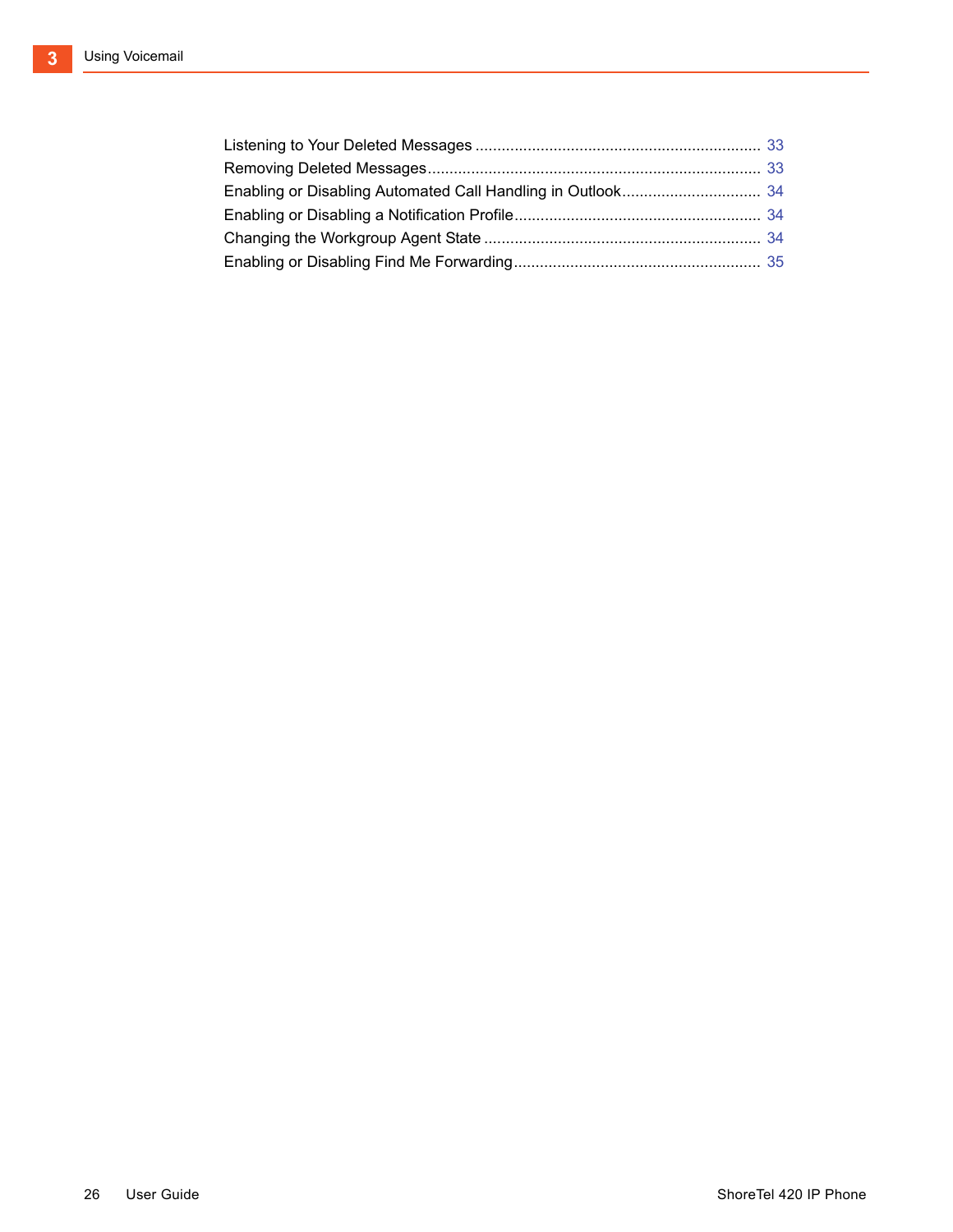# <span id="page-28-0"></span>**Logging in to Voicemail**

A voicemail icon and a steadily flashing red light in the upper right corner of your phone indicate that you have unheard messages. To hear your messages, you must log in to the voicemail system.

You can also log in to the voicemail system from another extension or from an external phone.

## <span id="page-28-1"></span>**Logging in to Voicemail from Your Phone**

- **1.** Press the **Voicemail** button.
- **2.** Enter your password, and then press **#**.

## <span id="page-28-2"></span>**Logging in to Voicemail from Another Extension**

You can log in to the voicemail system from another extension in your ShoreTel system, whether it is an IP phone or an analog phone.

- **1.** Do one of the following:
	- **Press # while the phone is on hook and idle or off hook with dial tone.**
	- **Press # while the phone off hook with dial tone.**
	- **Press the Voicemail button.**
- **2.** At the prompt, press **#** and then enter your extension.

**Note**

If you are using a phone that is in an "Available" or "Anonymous" state, you do not have to press **#** to be prompted to enter your extension.

**3.** Enter your password, and then press **#**.

## <span id="page-28-3"></span>**Logging in to Voicemail from an External Phone**

- **1.** Dial the voicemail access number provided by your ShoreTel administrator.
- **2.** At the prompt, press **#** and then dial your extension.
- **3.** Enter your password, and then press **#**.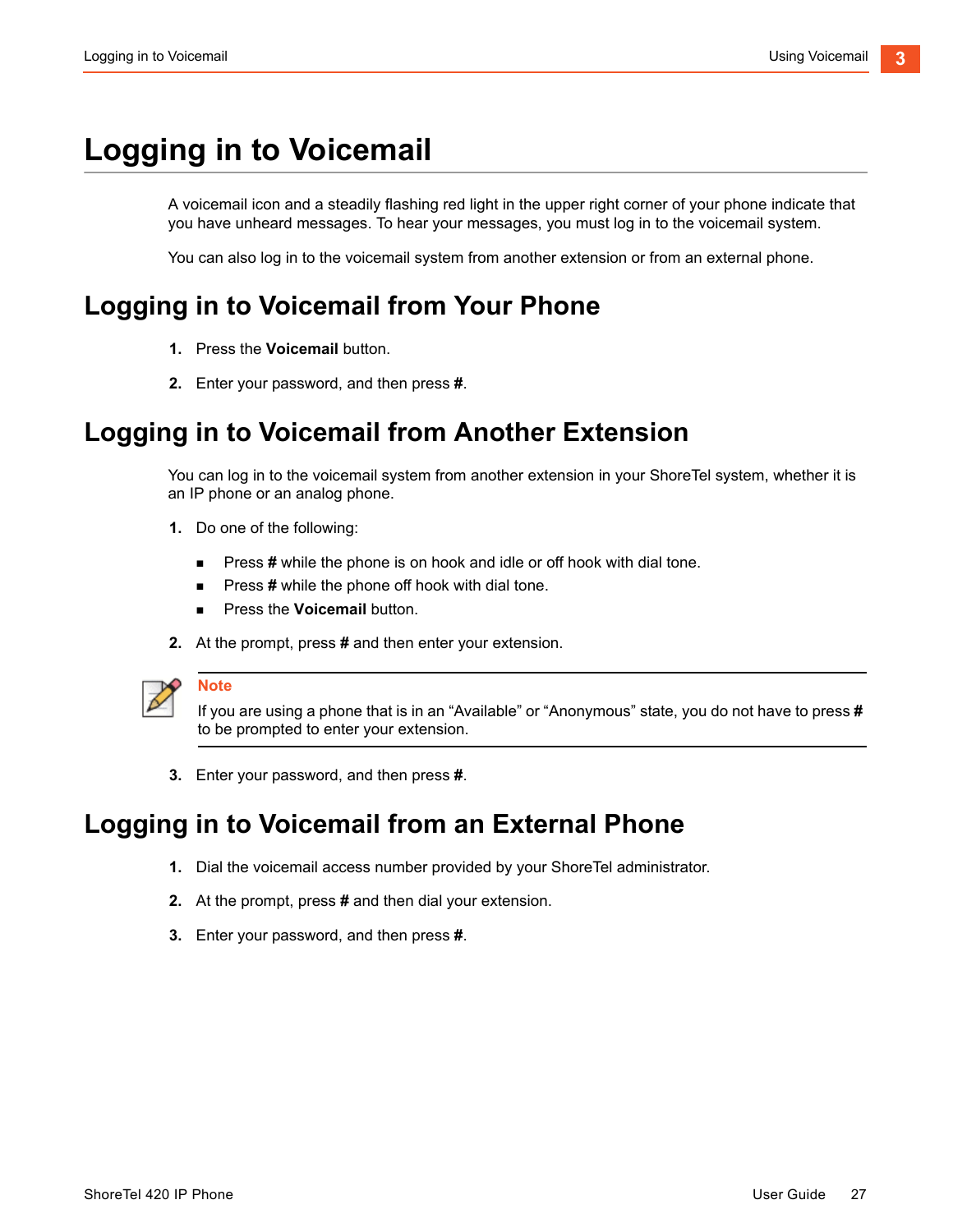# <span id="page-29-0"></span>**Interacting with New Messages**

This section describes shortcuts and common tasks for handling messages in the voicemail system.

## <span id="page-29-1"></span>**Using Shortcut Keys**

You can press the following keys while listening to messages:

- To hear envelope information (time and date sent, user's name) for a message, press **6**.
- To rewind to several seconds earlier in a message, press **7**.
- To pause a message, press **8**.
- To fast forward to several seconds later in a message, press **9**.
- To continue to the next message, press **#**.
- To hear additional options, press **0**.

## <span id="page-29-2"></span>**Listening to, Replaying, Saving, and Deleting Messages**

- **1.** Log in to voicemail.
- **2.** To listen to new messages, press **1**.
- **3.** As you listen to each message, you can do one of the following:
	- To replay a message, press **1**.
	- To save a message, press **2**.
	- To delete a message, press **3**.

### <span id="page-29-3"></span>**Forwarding a Message**

- **1.** Log in to voicemail.
- **2.** To listen to new messages, press **1**.
- **3.** After listening to the message you want to forward, press **4**.
- **4.** Record a prefacing remark, and then do one of the following:
	- If you are satisfied with the prefacing remark, press **#**.
	- To review the prefacing remark, press 1.
	- To rerecord the prefacing remark, press **2**.
	- To cancel the recording, press  $*$ .

#### **Tip**

After addressing a message, you can press **1** to mark it urgent.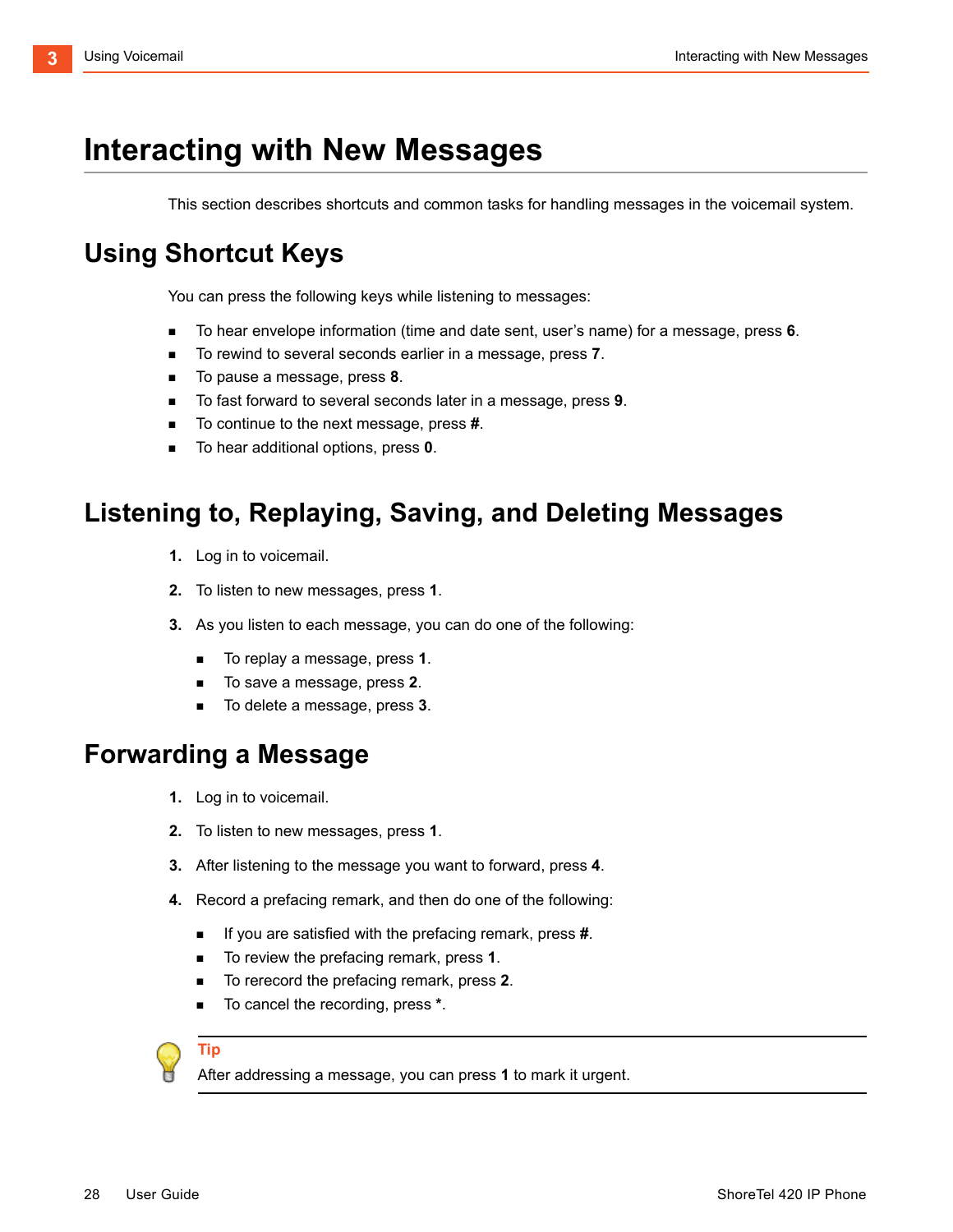## <span id="page-30-0"></span>**Replying to a Message**

- **1.** Log in to voicemail.
- **2.** To listen to new messages, press **1**.
- **3.** After listening to the message you want to reply to, press **5**.
- **4.** Choose one of the following options:
	- To reply with a voice message, press **1**.
	- To reply with a call back, press **2**.
	- To reply to all with a voice message, press 3.
	- To return to the previous menu, press **\***.

## <span id="page-30-1"></span>**Listening to Saved Messages**

- **1.** Log in to voicemail.
- **2.** From the voicemail Main Menu, press **3**.

To interact with saved messages, press any one of the options (except for option 2) described in [Interacting with New Messages on page 28.](#page-29-0)

## <span id="page-30-2"></span>**Sending Messages from Voicemail**

- **1.** Log in to voicemail.
- **2.** From the voicemail Main Menu, press **2**.
- **3.** Record the message and select one of the following options:
	- To cancel the message recording, press \*.
	- To finish recording, press **#**.
	- To review the message, press **1**.
	- To rerecord the message, press **2**.
- **4.** After you are satisfied with your recording, press **#** to finish recording.
- **5.** At the prompt, enter the recipient's extension.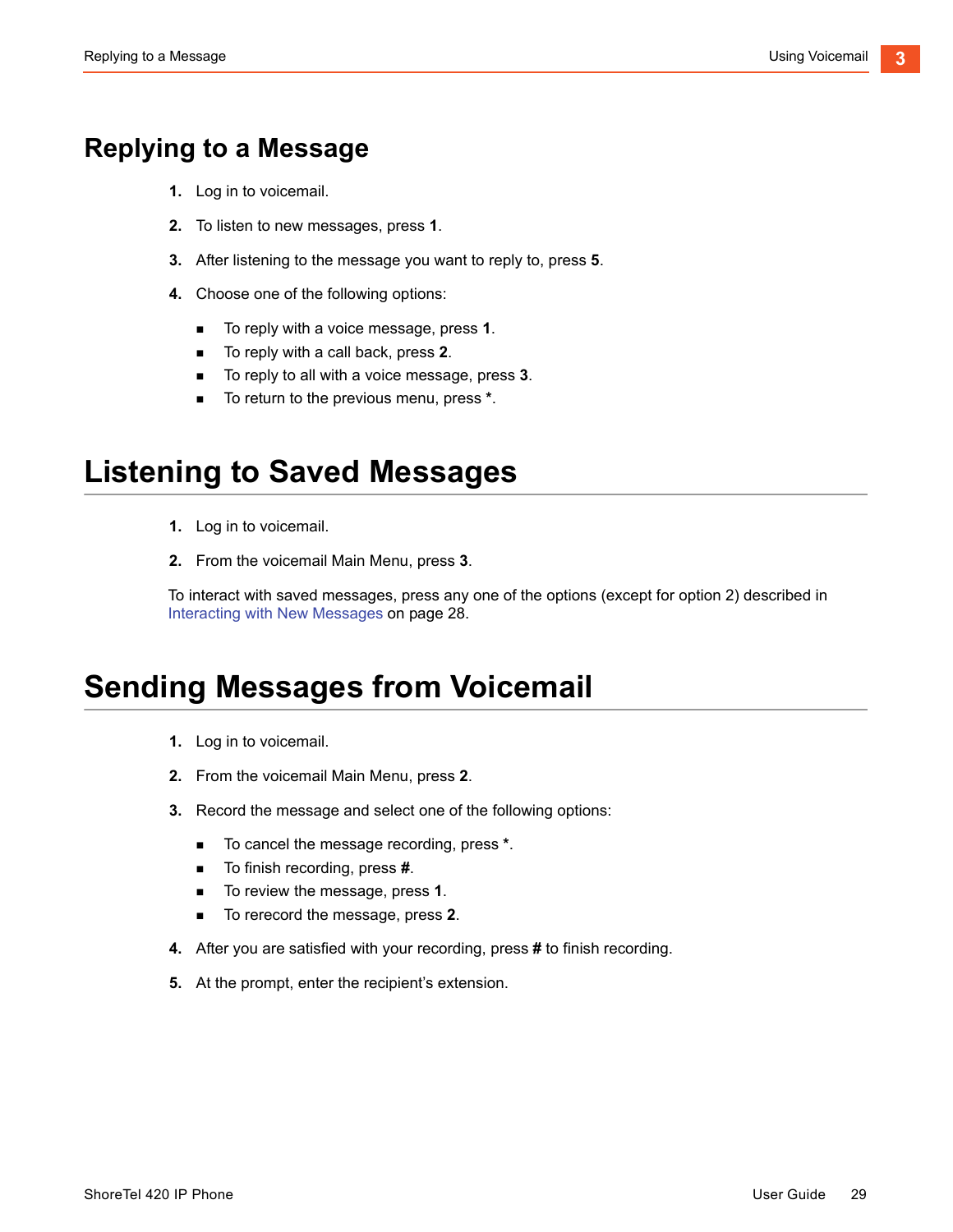- **6.** To choose additional addressing options, press **0** and select any of the following options:
	- To look up a recipient by name in the directory, press **1**.
	- To send a personal distribution list, press 2.
	- To broadcast to all extensions, press 3.
	- To cancel addressing options, press \*.
- **7.** After the message is addressed, select any of the following options:
	- To mark or unmark a message as urgent, press **1**.
	- To request a return receipt, press **2**.
	- To send the message, press **#**.

## <span id="page-31-0"></span>**Leaving a Message and Using Message Options**

When the recipient of your call does not answer and has not opted to automatically forward calls, you can leave a message when prompted.

- **1.** Enter one of the following options while listening to the mailbox greeting:
	- To bypass the greeting and leave a message, press **#**.
	- To transfer to an assistant, press **0**.
	- To return to the auto-attendant, press **9**.
	- To forward your call to the recipient's Find Me destination (an optional number where calls can be forwarded), press **1**. If a Find Me destination is not enabled, the system plays a tone and then immediately records your message.
- **2.** After recording the message, choose one of the following options:
	- Hang up to send the message.
	- To access message options, press **#** and select one of the following message options:
		- To send the message, press **#**.
		- To cancel the message, press **\***.
		- To review the message, press **1**.
		- To rerecord the message, press **2**.
		- To mark or unmark the message as urgent, press **3**.
		- To mark or unmark the message as private, press **4**.
		- To transfer to the auto-attendant, press **9**.
		- To transfer to the assistant, press **0**.
	- To rerecord the message, press **\***.
	- To send the message and transfer to an assistant, press **0**.
	- To send the message and transfer to the auto-attendant, press **9**.
	- To send the message and forward it to the recipient's Find Me destination (if enabled), press **1**.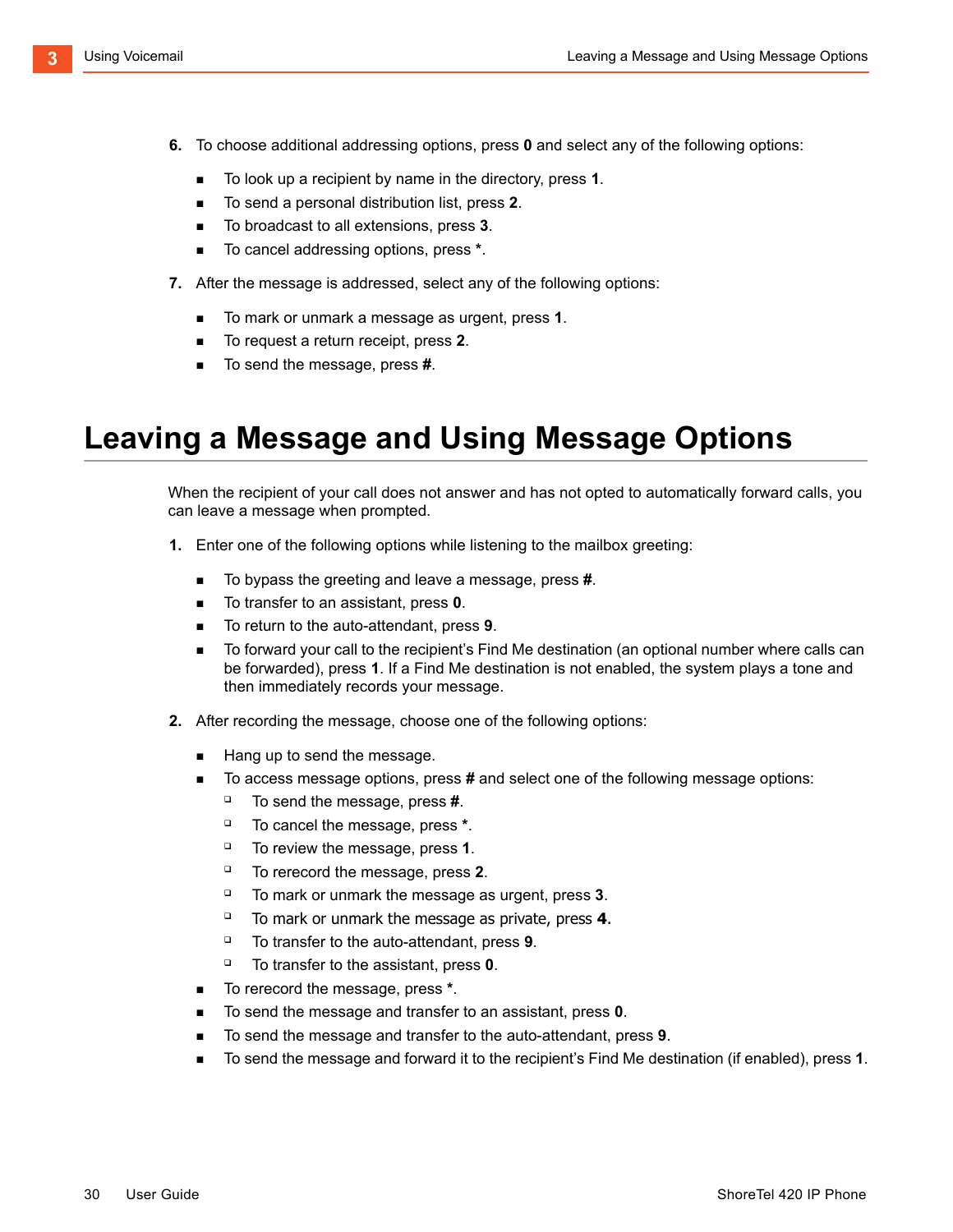# <span id="page-32-0"></span>**Using Mailbox Options**

The Mailbox Options submenu in the voicemail system lets you:

- **record your name**
- **EXECORDIA** record a personal greeting
- set your password
- **assign your extension to a phone**
- **n** change your call handling mode
- enable or disable envelope information
- **IF** listen to deleted messages
- **Fuller** remove deleted messages
- enable or disable Outlook-automated call handling
- **EXECUTE:** enable or disable email delivery
- **n** change the agent state
- **EXECUTE:** enable or disable Find Me forwarding

## <span id="page-32-1"></span>**Recording Your Name**

- **1.** Log in to voicemail.
- **2.** From the voicemail Main Menu, press **7** to access mailbox options.
- **3.** Press **6**.
- **4.** Record your name, and then press **#**.
- **5.** Choose one of the following options:
	- To accept your name recording, press **#**.
	- To review your name recording, press **1**.
	- To rerecord your name, press **2**.
	- To delete this recording, press **3**.
	- To cancel, press **\***.

## <span id="page-32-2"></span>**Recording a Personal Greeting**

- **1.** Log in to voicemail.
- **2.** Press **7** to access mailbox options.
- **3.** Press **1** to record a personal greeting.



The personal greeting is linked to the active call handling mode.

**Note**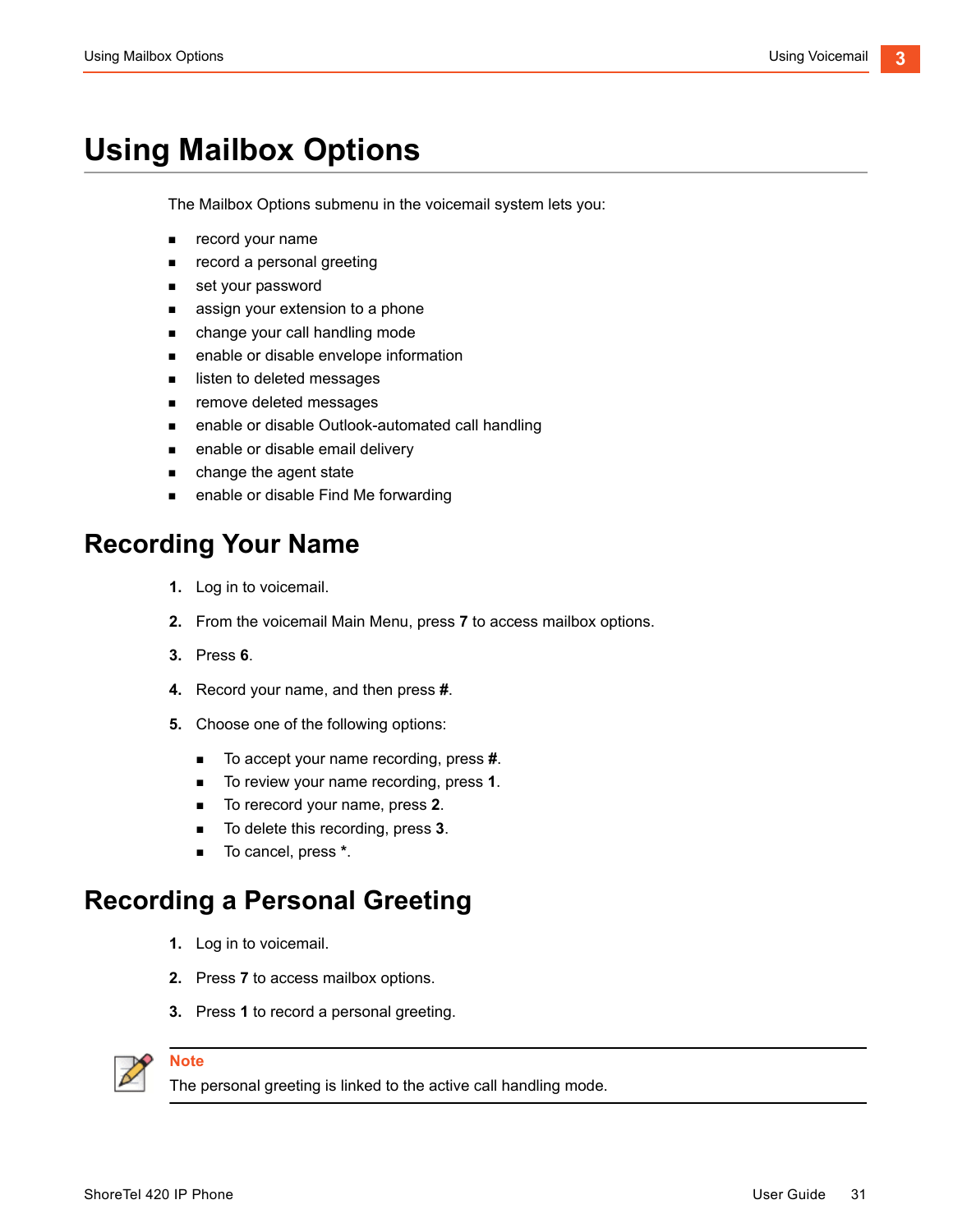- **4.** Record your personal greeting for the currently active mode at the tone and press **#**, then select from the following options:
	- To accept the personal greeting, press **#**.
	- To review the personal greeting, press 1.
	- To rerecord the personal greeting, press **2**.
	- To cancel the recording, press \*.

## <span id="page-33-0"></span>**Setting Your Password**

- **1.** Log in to voicemail.
- **2.** From the voicemail Main Menu, press **7** to access mailbox options.
- **3.** Press **4**.
- **4.** Enter your new password, and press **#**.
- **5.** Do one of the following:
	- To confirm your new password, enter your new password again, and then press **#**.
	- To cancel the new password, press \*.

### <span id="page-33-1"></span>**Assigning Your Extension to a Phone**

If you have the proper permission, you can assign your extension to any system phone through the voicemail system. For details, see [Changing a Phone's Extension Assignment on page 22.](#page-23-2)

## <span id="page-33-2"></span>**Changing Your Call Handling Mode**

Call handling modes lets you specify your status and determine how inbound calls are handled. You can record distinct greetings and specify different call forwarding options for each mode.

To change your call handling mode:

- **1.** Log in to voicemail.
- **2.** From the voicemail Main Menu, press **7** to access mailbox options.
- **3.** Press **2** to set a call handling mode.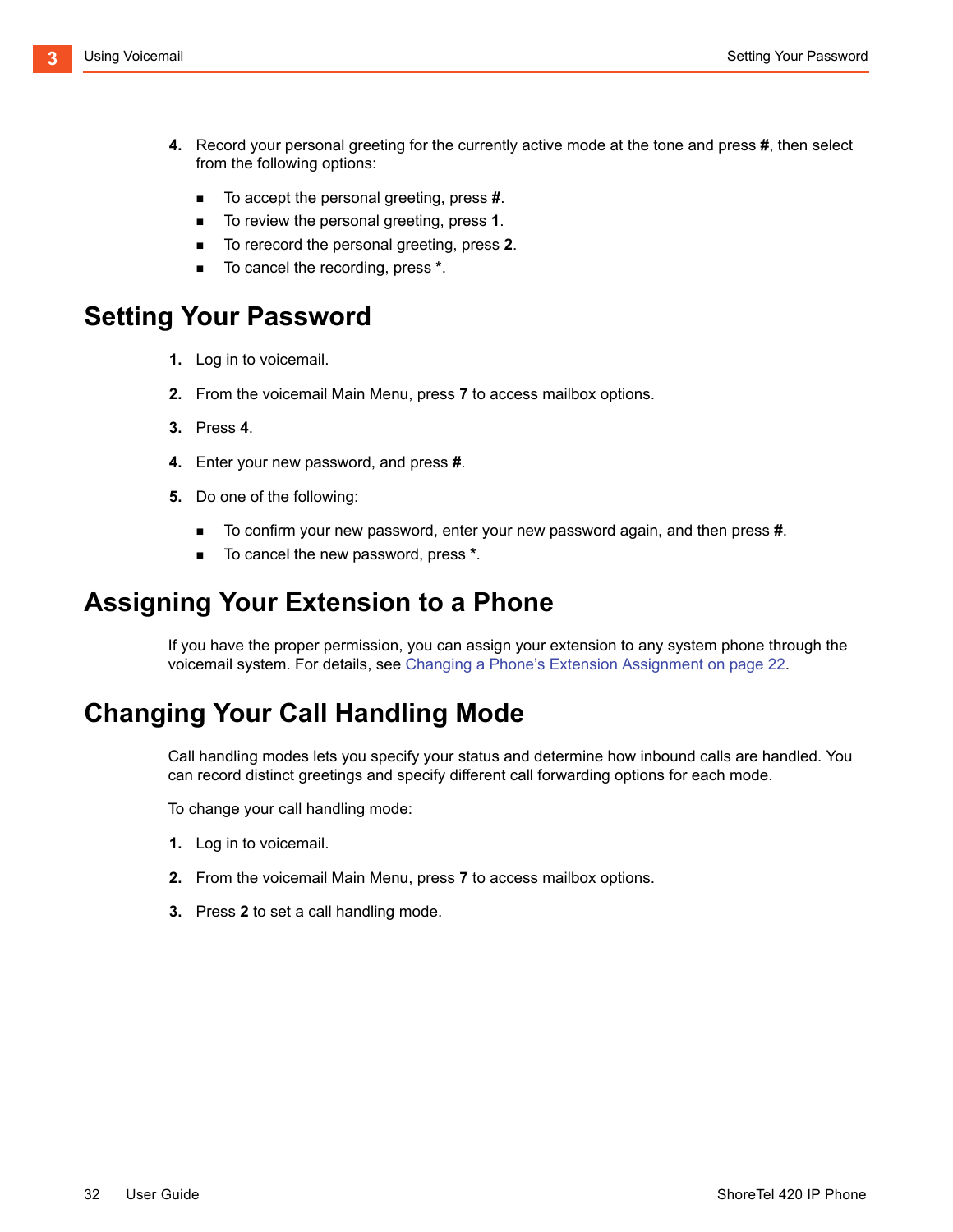- **4.** Choose one of the following call handling modes or other options:
	- For Standard mode, press **1**.
	- For In a Meeting mode, press **2**.
	- For Out of Office mode, press **3**.
	- For Extended Absence Mode, press 4.
	- For Custom mode, press **5**.
	- For enabling or disabling calling additional phones (configured by your ShoreTel administrator), press **6**.
	- To cancel, press **\***.

The call handling mode stays in effect until you change it. However, if Outlook automated call handling is active, Outlook modifies your call handling mode based on your status.

## <span id="page-34-0"></span>**Enabling or Disabling Envelope Information**

A message's envelope information includes the date and time of your message's delivery and your name. By default, envelope information is disabled.

- **1.** Log in to voicemail.
- **2.** From the voicemail Main Menu, press **7** to access mailbox options.
- **3.** Press **5** to toggle between disabling and enabling envelope information.

## <span id="page-34-1"></span>**Listening to Your Deleted Messages**

As a safeguard against accidental deletion of messages, the voicemail system retains deleted messages for a few hours.

- **1.** Log in to voicemail.
- **2.** From the voicemail Main Menu, press **7** to access mailbox options.
- **3.** Press **7** to listen to deleted messages.

The voicemail system plays all deleted messages that are still available to the system. You can manage these messages as if they were new messages.

**4.** Press **2** to restore the deleted message and save it.

### <span id="page-34-2"></span>**Removing Deleted Messages**

- **1.** Log in to voicemail.
- **2.** From the voicemail Main Menu, press **7** to access mailbox options.
- **3.** Press **8** to remove deleted messages.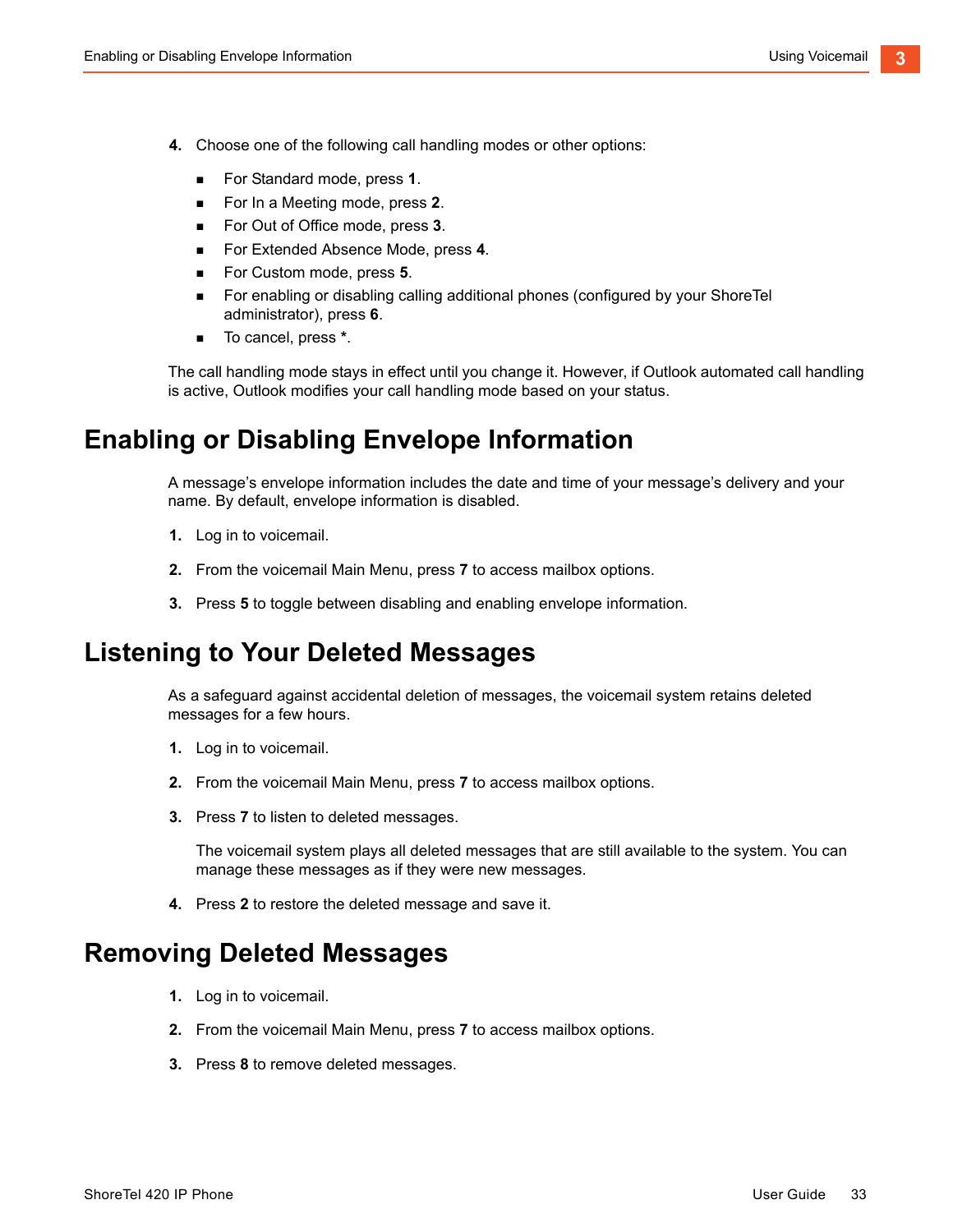- **4.** Press one of the following options:
	- To confirm removal of deleted messages, press **1**.
	- To cancel removal of deleted messages, press **\***.

## <span id="page-35-0"></span>**Enabling or Disabling Automated Call Handling in Outlook**

- **1.** Log in to voicemail.
- **2.** From the voicemail Main Menu, press **7** to access mailbox options.
- **3.** Press **9**.
- **4.** To enable or disable Outlook automated call handling, press **1**.

## <span id="page-35-1"></span>**Enabling or Disabling a Notification Profile**

- **1.** Log in to voicemail.
- **2.** From the voicemail Main Menu, press **7** to access mailbox options.
- **3.** Press **9**.
- **4.** Press **2**.
- **5.** Choose one of the following options:
	- **Enter the number of the new notification profile.**
	- To cancel, press **#**.

## <span id="page-35-2"></span>**Changing the Workgroup Agent State**

If a workgroup agent state is active on your phone, your phone displays an icon to indicate which state is currently active. For the workgroup agent state icons and descriptions, see [Table 1 on page 12.](#page-13-3)

- **1.** Log in to voicemail.
- **2.** From the voicemail Main Menu, press **7** to access mailbox options.
- **3.** Press **9**.
- **4.** Press **3**.
- **5.** Chose one of the following options:
	- To log in, press **1**.
	- To log out, press **2**.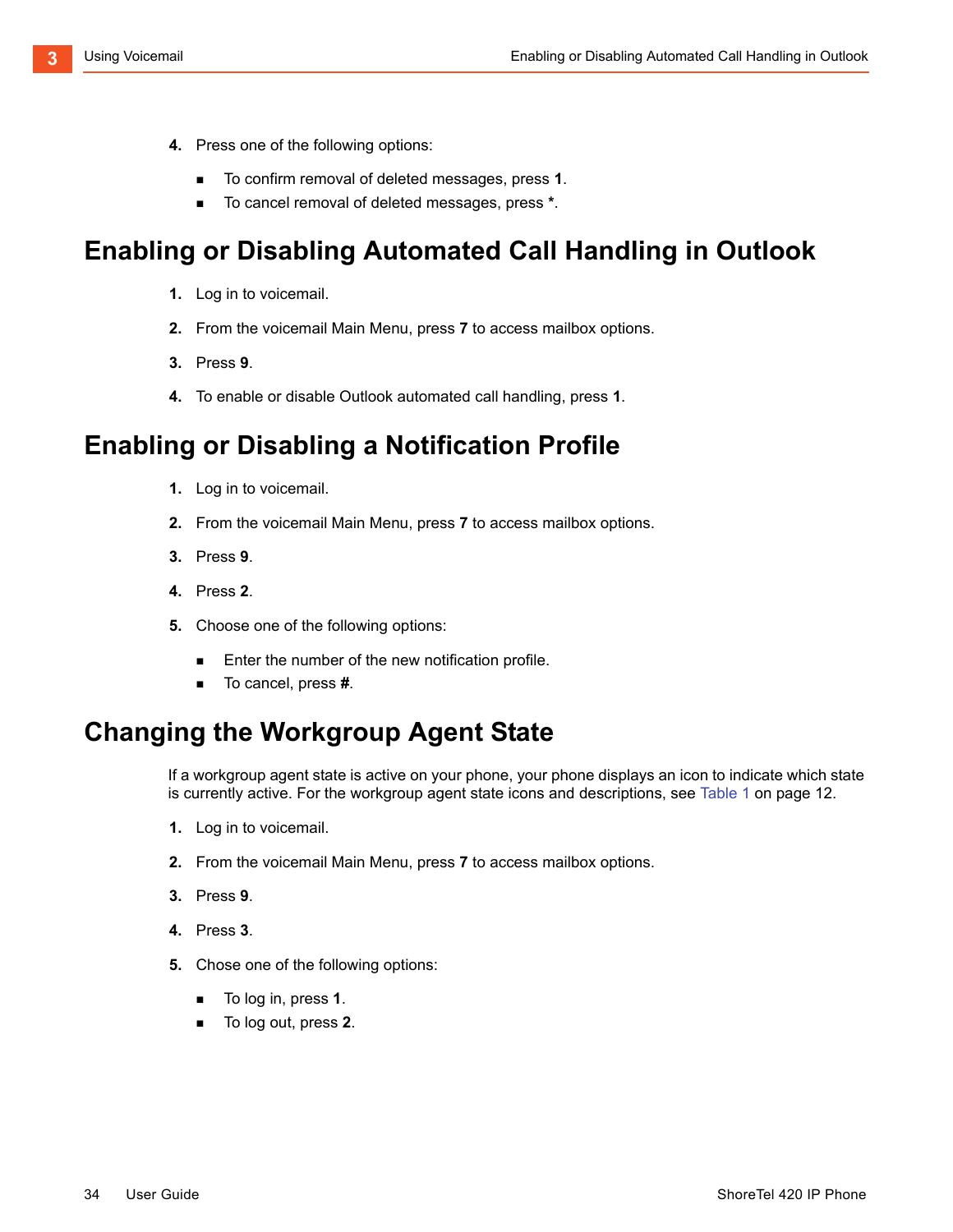## <span id="page-36-0"></span>**Enabling or Disabling Find Me Forwarding**

When Find Me forwarding is enabled, calls sent to voicemail are routed to your Find Me forwarding destination if the caller presses 1 while listening to your voicemail greeting.

You can enable or disable the Find Me forwarding option for the call handling mode that is currently active. However, you hear the option to enable or disable Find Me forwarding only if it is configured in one of the following ways:

- Your ShoreTel administrator enabled the Find Me option for you, and you configured a Find Me destination in ShoreTel Communicator.
- You used ShoreTel Communicator to enable the Find Me option and to configure a Find Me destination.

*To enable or disable Find Me forwarding:*

- **1.** Log in to voicemail.
- **2.** From the voicemail Main Menu, press **7** to access mailbox options.
- **3.** Press **9**.
- **4.** Press **5**.
- **5.** Chose one of the following options:
	- To enable Find Me forwarding, press **1**.
	- To disable Find Me forwarding, press 2.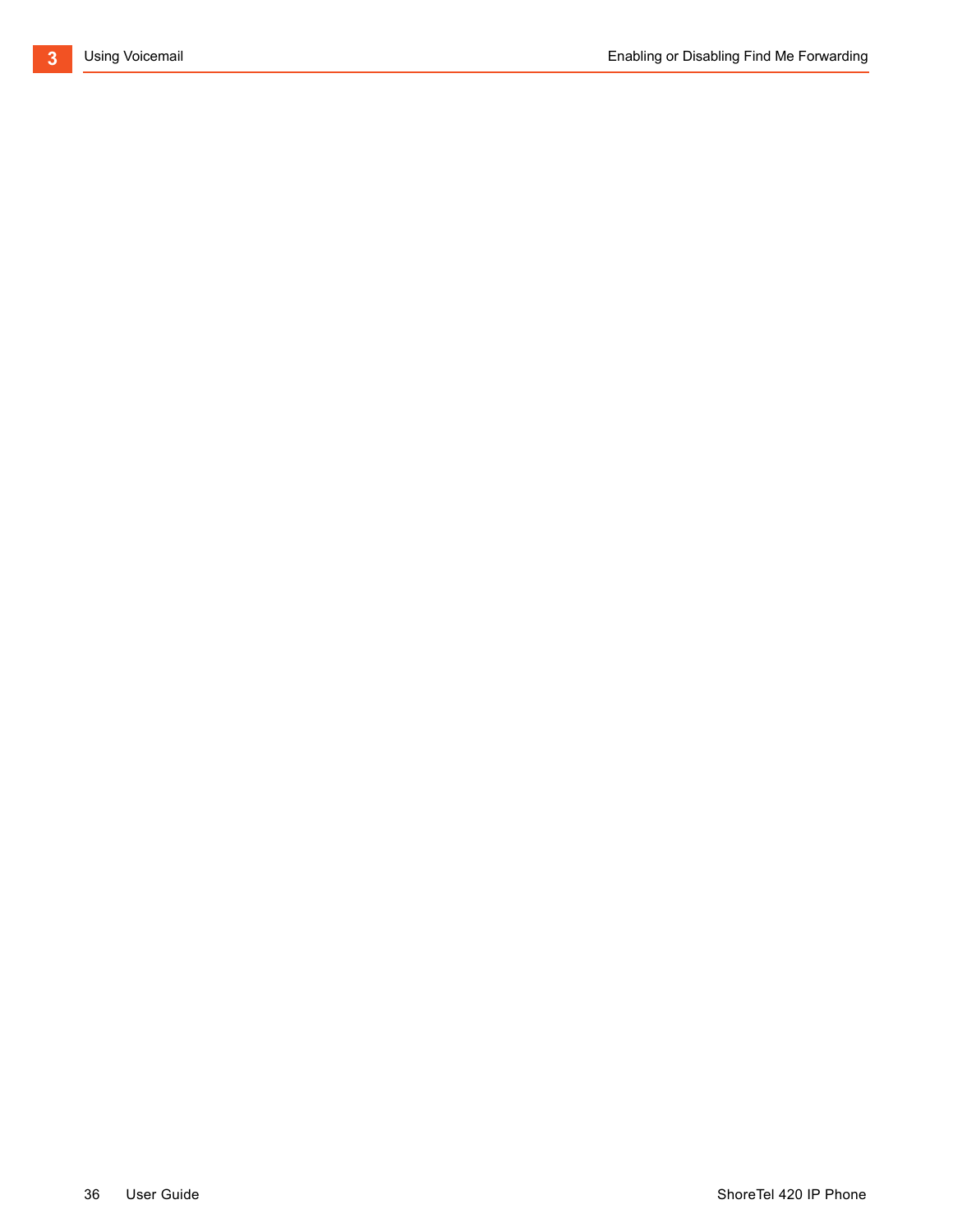# **CHAPTER**



# <span id="page-38-1"></span>**Troubleshooting**

<span id="page-38-0"></span>This chapter provides information to help you diagnose and address problems with your phone. It contains the following information: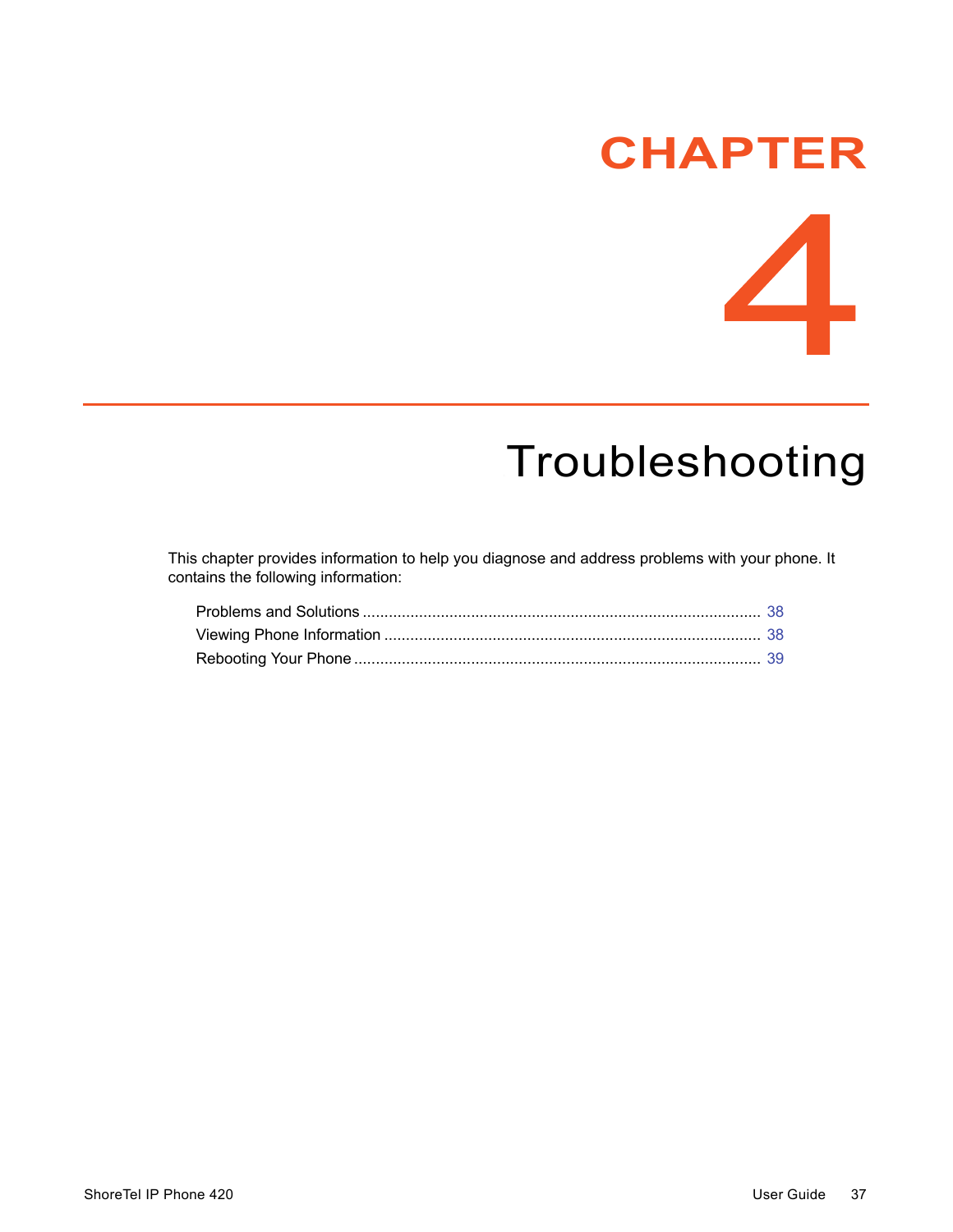# <span id="page-39-0"></span>**Problems and Solutions**

[Table 2](#page-39-2) shows common problems and solutions.

#### **Table 2: Troubleshooting**

<span id="page-39-2"></span>

| <b>Problem</b>                                                                                                                                 | <b>Solution</b>                                                                                                                                                                                                                                                                    |
|------------------------------------------------------------------------------------------------------------------------------------------------|------------------------------------------------------------------------------------------------------------------------------------------------------------------------------------------------------------------------------------------------------------------------------------|
| When callers try to leave a<br>message, they are notified that your<br>mailbox has exceeded its limit and<br>is unable to accept new messages. | Your mailbox is full. You must delete messages<br>you no longer need.                                                                                                                                                                                                              |
| Your phone's display shows "No<br>Service."                                                                                                    | Your phone is temporarily inoperable. Contact<br>your system administrator.                                                                                                                                                                                                        |
| Your phone's display is blank.                                                                                                                 | Try the following solutions:<br>Your phone might be in power-saving mode.<br>Go off hook or press any key to bring the<br>phone screen back to full brightness.<br>The phone might not be connected to a<br>working power source. Contact your system<br>administrator.            |
| You hear no dial tone when you<br>take the handset off hook, but you<br>hear a dial tone when using either<br>the speaker or a headset.        | The handset cable must be plugged firmly into<br>place on both the phone base and the handset.<br>To ensure a tight connection, unplug and<br>reconnect the cable at both points, clicking the<br>jack firmly into place. Take the handset off hook<br>and listen for a dial tone. |



#### **Note**

The mailbox warning is triggered when there is space for only 10 additional messages in your voice mailbox. As your voice mailbox approaches its limit, a warning message is played indicating that there is enough space for only "n" number of messages, where "n" is a countdown from 10 to 0. This message is played each time you log into the voicemail system until you delete enough messages to reduce the number of messages below the threshold.

## <span id="page-39-1"></span>**Viewing Phone Information**

You can view information about your phone, such as its IP address, subnet mask, version, and MAC address.

**1.** With the phone on hook, press the  $(\mathcal{L})$  button.

The LED should *not* light and you shouldn't hear any tones; if this isn't the case, lift and replace the handset.